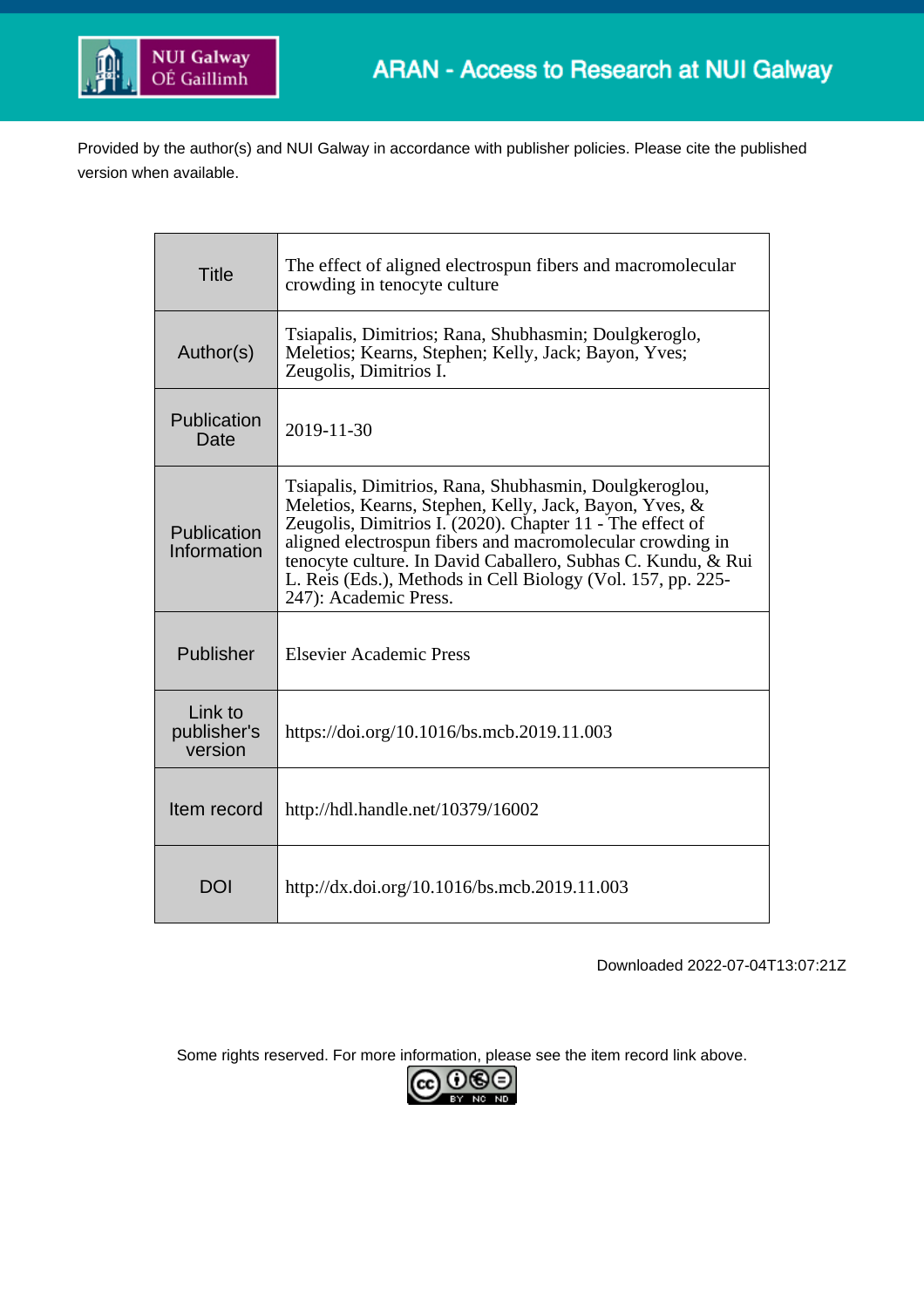# **Title**

The effect of aligned electrospun fibres and macromolecular crowding in tenocyte culture

# **Authors**

Dimitrios Tsiapalis <sup>1, 2</sup>, Shubhasmin Rana <sup>1, 2</sup>, Meletios Doulgkeroglou <sup>1, 2</sup>, Stephen Kearns <sup>3</sup>, Jack Kelly<sup>4</sup>, Yves Bayon<sup>5</sup>, Dimitrios I. Zeugolis<sup>1</sup><sup>1,2</sup>

# **Affiliations**

1. Regenerative, Modular & Developmental Engineering Laboratory (REMODEL), Biomedical Sciences

Building, National University of Ireland Galway (NUI Galway), Galway, Ireland

2. Science Foundation Ireland (SFI) Centre for Research in Medical Devices (CÚRAM), Biomedical

Sciences Building, National University of Ireland Galway (NUI Galway), Galway, Ireland

- 3. Merlin Park University Hospital, Galway, Ireland
- 4. Galway University Hospital, Galway, Ireland
- 5. Sofradim Production, A Medtronic Company, Trévoux, France

<sup>&</sup>lt;sup>1</sup> Corresponding Author: Dimitrios I. Zeugolis, REMODEL, NUI Galway, Galway, Ireland. Telephone:

<sup>+353 (0) 9149 3166;</sup> Email: dimitrios.zeugolis@nuigalway.ie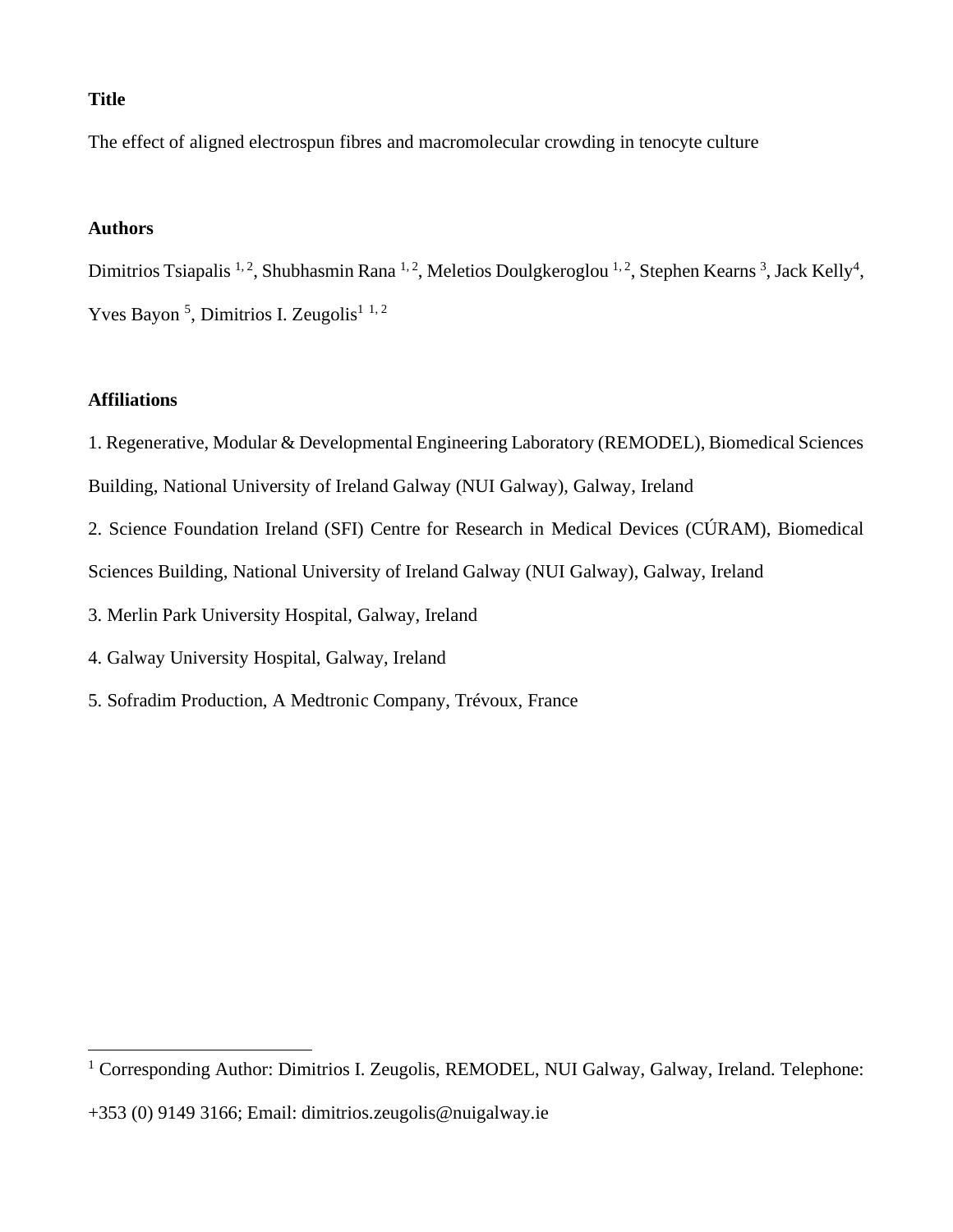#### **Abstract**

Tendon injuries continuously rise, and regeneration is not only slow, but also limited due to the poor endogenous healing ability of the tendon tissue. Tissue grafts constitute the clinical gold standard treatment for severe injuries, but inherent limitations drive the field towards tissue engineering approaches to create suitable tissue constructs. Recapitulation of the native microenvironment represent a key challenge for the development of tendon tissue equivalents *in vitro* that can be further utilised as implantable devices. Methods to maintain cellular phenotype and to enhance extracellular matrix deposition for accelerated development of tissue-like modulus should be developed. Herein, we assessed the combining effect of surface topography and macromolecular crowding in human tenocyte culture. Our data demonstrated that bidirectionally aligned electrospun fibres induce physiological cell growth, whilst macromolecular crowding enhanced and accelerated tissue-specific extracellular matrix deposition. Collectively, these data advocate the use of multifactorial approaches for the accelerated development of functional tissue-like surrogates *in vitro.*

#### **Keywords**

Cell therapies; Tendon tissue engineering; *In vitro* microenvironment; Electrospinning; Macromolecular crowding; Extracellular matrix deposition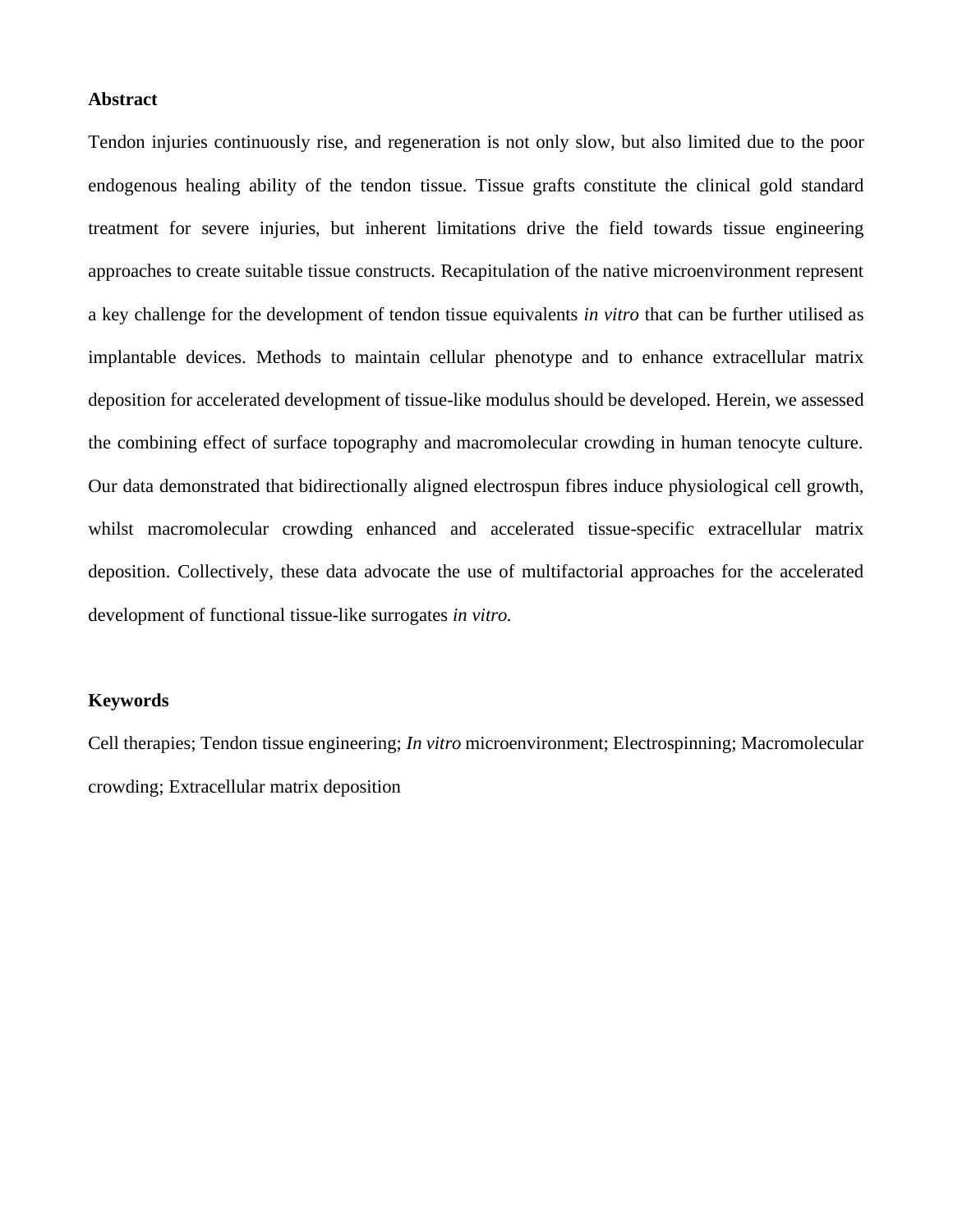#### **1. Introduction**

Clinical data to-date demonstrate that no current therapies can restore tendon function to pre-injury state. Cell-based therapies are gaining popularity for tendon tissue engineering applications, as they utilise the cells' inherent ability to produce their own tissue-specific extracellular matrix (ECM). Tendon fibroblasts (tenocytes) and various stem cell populations are at the forefront of scientific, clinical and commercial investigation (Gaspar, Spanoudes, Holladay, Pandit, & Zeugolis, 2015; Petrou, Grognuz, Hirt-Burri, Raffoul, & Applegate, 2014). However, tenocytes readily lose their phenotype in culture (Yao, Bestwick, Bestwick, Maffulli, & Aspden, 2006) and inadequate tenogenic differentiation of stem cells is associated with ectopic bone formation (Lui, Cheuk, Lee, & Chan, 2012). Thus, recent efforts are directed towards bioinspired *in vitro* microenvironment modulators to precisely control cell fate (Spanoudes, Gaspar, Pandit, & Zeugolis, 2014). Among them, scaffolds with anisotropic structure and macromolecular crowding are under investigation as a means to maintain / induce tenogenic phenotype (Erisken, Zhang, Moffat, Levine, & Lu, 2013; Kapoor, Caporali, Kenis, & Stewart, 2010; Kishore, Bullock, Sun, Van Dyke, & Akkus, 2012; Omae, Zhao, Sun, An, & Amadio, 2009; Vermeulen et al., 2019; Yin et al., 2010) and to enhance tendon-specific ECM deposition (Gaspar, Ryan, & Zeugolis, 2019; Satyam et al., 2014). Tissue scaffolds should fulfil fundamental tissue-specific requirements for successful integration and functional outcome. These properties include cytocompatibility to encourage cell growth, infiltration and proliferation. Scaffolds should also minimise / prevent immunological response that could jeopardise the regenerative process (Beldjilali-Labro et al., 2018; Langer & Vacanti, 1993; O'Brien, 2011; Stratton, Shelke, Hoshino, Rudraiah, & Kumbar, 2016). Moreover, scaffolds should be progressively degraded by the surrounding tissue cells and body fluids, allowing cells to reproduce their natural ECM. Furthermore, any residuals of the degraded scaffold should not cause any toxic or inflammatory effects to the native cells and the surrounding tissues (Longo, Lamberti, Petrillo, Maffulli, & Denaro, 2012; O'Brien, 2011; Ramakrishna et al., 2019; Reverchon, Baldino, Cardea, & De Marco, 2012). A crucial consideration when designing implantable substrates involve the favourable mechanical properties in the range of the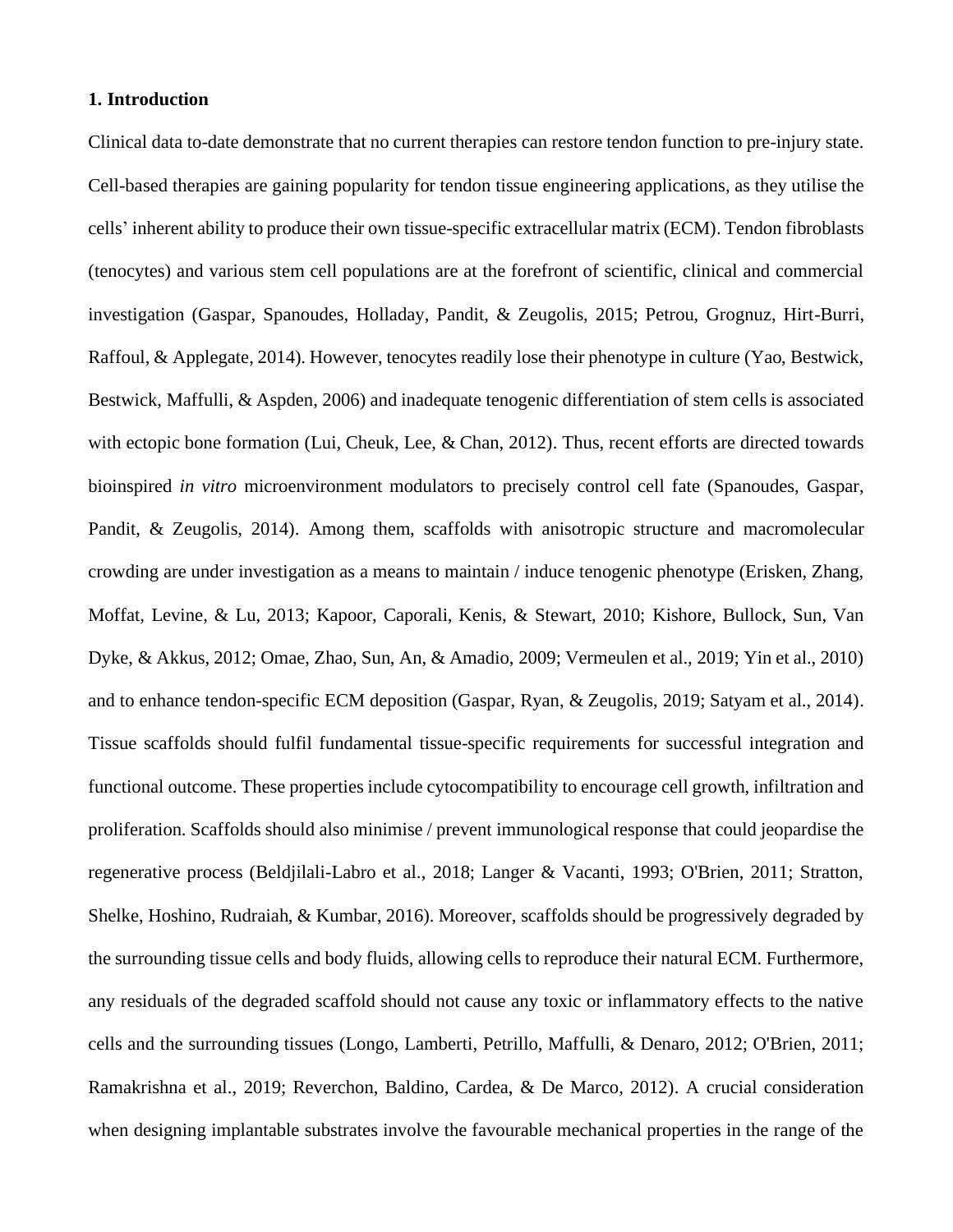specific tendon to permit an accurate replacement in the site of the lesion. Also, scaffolds need to exbibit physiological levels of stiffness and strain to permit cells proliferation and ECM synthesis (Abbah et al., 2015; J. Chen, Xu, Wang, & Zheng, 2009; Sensini & Cristofolini, 2018). Stiffness mismatch, after all, has been associated with upregulation of osteogenic markers in tenocyte cultures, even in the presence of anisotropic topography (English et al., 2015).

With regards to the structure, scaffolds should closely imitate the natural tendon formation *in vivo*. Tendons are densely packed fibrous connective tissue and exist in multiple forms and shapes in the body, but generally are composed of nanometric and hierarchically assembled collagen type I fibrils axially aligned (Spanoudes et al., 2014). Collagen alignment plays an apparent role in transmitting and absorbing the loads, the efficient structural integrity and the elongated morphology of resident cells. Out of most importance, scaffolds should exhibit suitable porosity with interconnected networks that are essential for cell infiltration, proliferation, migration, nutrient / waste transport and tissue vascularization (Causa, Netti, & Ambrosio, 2007; Chevalier, Chulia, Pouget, & Viana, 2008; Hollister, 2005).

Among the various fabrication technologies, electrospinning has been characterised as one of the most promising techniques to develop scaffolds with high levels of biomimicry for tendon tissue engineering, thanks to its ability to recapitulate the tendon tissue ECM architecture (Agarwal, Wendorff, & Greiner, 2008; Fuller, Pandit, & Zeugolis, 2014; Jiang, Carbone, Lo, & Laurencin, 2015; Liu, Thomopoulos, & Xia, 2012; Teo & Ramakrishna, 2006; Walden et al., 2017; Wang, Ding, & Li, 2013). Electrospinning is an electrically driven technology that allows to produce fibres of nanometric or micrometric diameter with varying orientations and porosity properties. The arrangement of nanofibers is based on the uniaxial stretching of a viscoelastic solution and the process requires a syringe containing the polymeric solution tipped with a metallic needle, a pump, a high voltage power source and a collector. The fibres are created when the solution is pumped at a constant flow rate and a specific voltage to develop an electric field between the needle tip and the collector. Fibre properties, such as diameter, alignment, and porosity, can be controlled by adjusting parameters, such as the type of the collector type (e.g. rotating mandrel and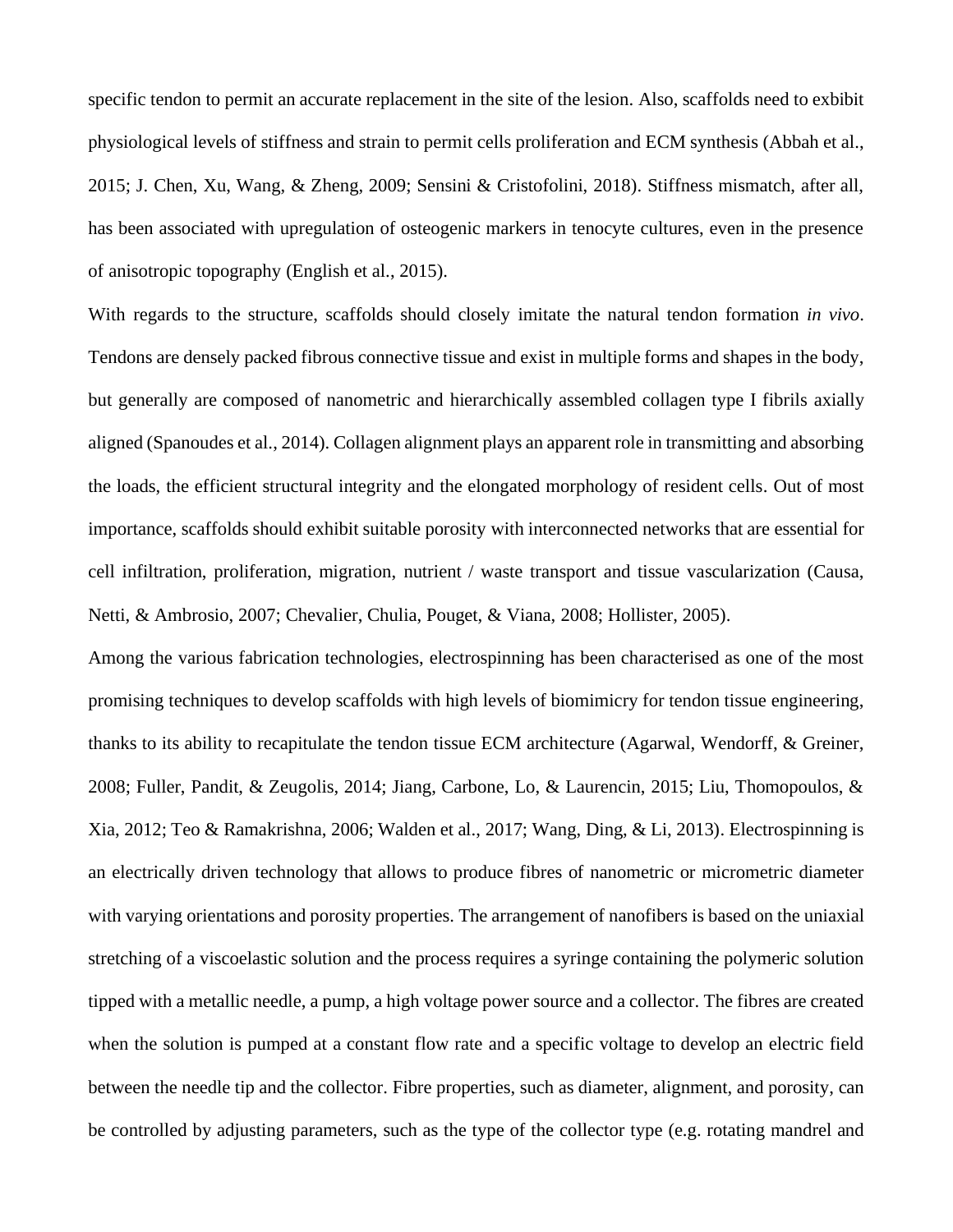parallel electrodes), solution concentration, needle gauge, extrusion rate and the distance between the needle and the collector (Braghirolli, Steffens, & Pranke, 2014; Huang, Zhang, Kotaki, & Ramakrishna, 2003; Varesano, Carletto, & Mazzuchetti, 2009).

Numerous of materials, natural and synthetic biopolymers have been employed to create aligned fibrous scaffolds that mimic tendon architecture by means of electrospinning, with variable degree of efficacy (Manea, Hristian, Leon, & Popa, 2016; Sensini & Cristofolini, 2018; Xue, Xie, Liu, & Xia, 2017). The continuous search for a 'safe' scaffolding material has intrigued us to use suture materials that have been clinically approved. Biosyn™ (Medtronic, USA), a tri-co-polymer of glycolide, dioxanone and trimethylene carbonate, holds a great potential for tendon engineering applications, as it possess favourable cytocompatibility and biodegradability characteristics, soft tissue mechanical properties and, to some extent, shape memory tendency (Thomas, Donahoe, Nyairo, Dean, & Vohra, 2011; Tomihata, Suzuki, & Ikada, 2001).

Surface topography alone is not adequate to enhance ECM deposition *in vitro*, as the *de novo* synthesised soluble procollagen is discarded during media changes. It is well documented that in the dilute conventional culture conditions, the enzymatic conversion of the water soluble procollagen to insoluble and stable collagen type I is very slow (Bateman, Cole, Pillow, & Ramshaw, 1986; Bateman & Golub, 1990; C. Chen, Loe, Blocki, Peng, & Raghunath, 2011; Hojima, Behta, Romanic, & Prockop, 1994). Macromolecular crowding (MMC) has been shown to enhance and accelerate collagen deposition in various cell populations (Benny, Badowski, Lane, & Raghunath, 2015; Benny & Raghunath, 2017; Cigognini et al., 2016; Djalali-Cuevas et al., 2019; Kumar, Satyam, Fan, Collin, et al., 2015; Kumar, Satyam, Fan, Rochev, et al., 2015; Rashid et al., 2014). Among the various crowding molecules that have been assessed to-date, carrageenan (CR), due to its inherent negative charge and polydispersity, more effectively excludes volume, inducing the highest ECM deposition (Gaspar, Fuller, & Zeugolis, 2019; Kumar, Satyam, Fan, Collin, et al., 2015; Satyam et al., 2014). Herein, we ventured to assess the synergistic effect of aligned electrospun fibres and macromolecular crowding in human tenocyte cultures.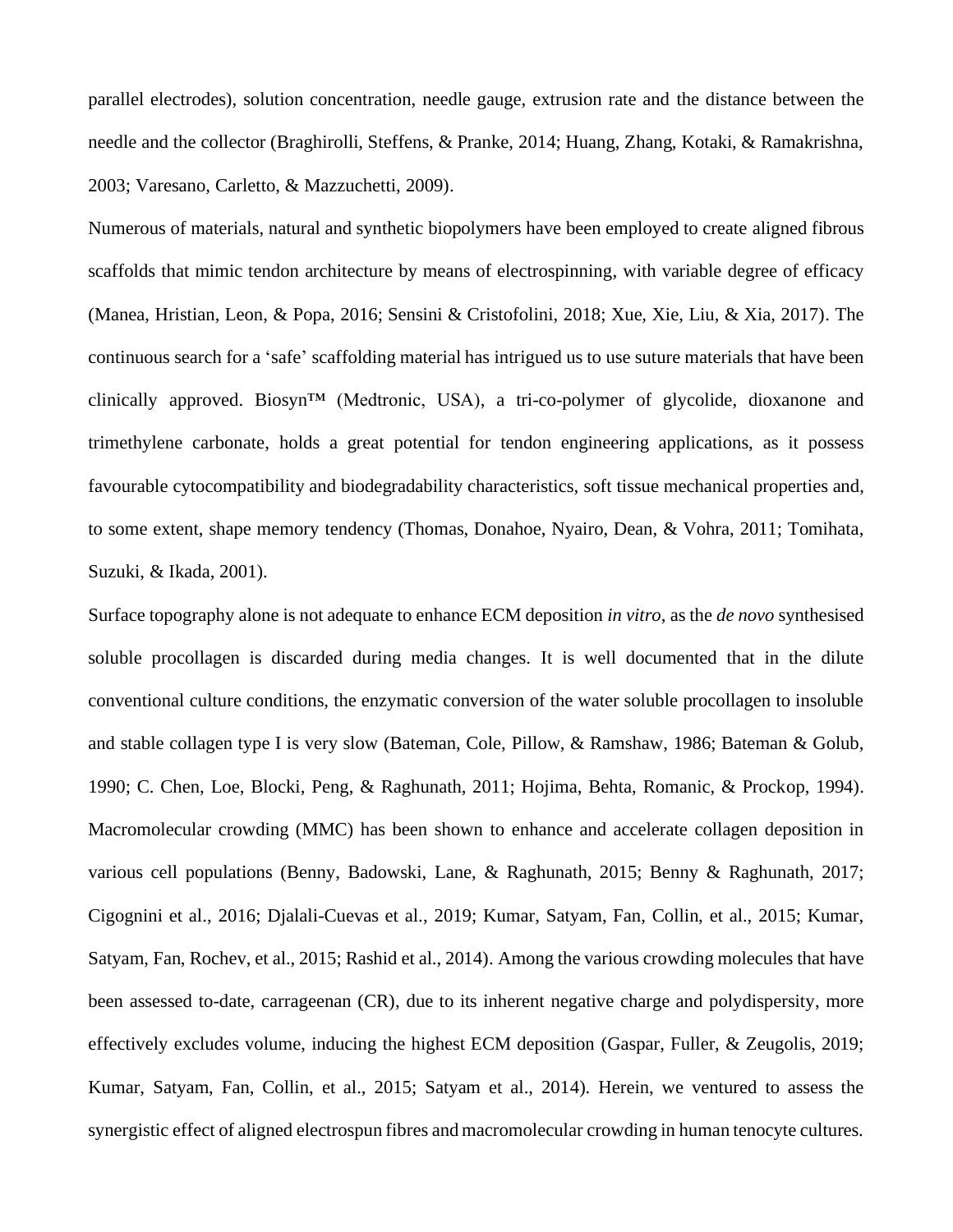#### **2. Materials and Methods**

#### **2.1. Electrospinning**

The production of aligned Biosyn™ fibres was achieved using the following electrospinning settings (**Table 1**) and step by step protocol:

- 1. A solution of 10 % w/v of Biosyn<sup>TM</sup> (Medtronic, USA) and hexafluoroisopropanol (HFIP, Sigma Aldrich, Ireland) was prepared in a 50 ml falcon tube (Sigma Aldrich, Ireland) and agitated overnight.
- 2. The solution was transferred to a 10 ml syringe fitted with a 27-gauge needle (Small Parts Inc.) and placed in the pump (PHD 2000, Harvard Apparatus) for electrospinning.
- 3. A high voltage of 22 kV was applied using a high voltage power supply (M826, Gamma High-Voltage Research, Ormond Beach, FL).
- 4. The electrically charged polymer ejected from the needle at a flow rate of 1.5 ml/h, was directed towards to the mandrel rotating at 3,000 rpm and placed 22 cm away from the needle.
- 5. The fibres were deposited onto a sheet of aluminium foil attached to the collector with a diameter of 8 cm and collected after 2 h of electrospinning.

# **2.2. Scanning electron microscopy (SEM)**

The morphology of the fibres was assessed using SEM images (Hitachi S-2600N). Dry, unfixed samples were sputter-coated with gold (Emscope SC-500) and then imaged at 15kV. 5 distinct pieces from each sample were imaged and 3 images recorded per piece. Afterwards, the images were analysed using ImageJ software and measurements were calibrated using the scale bars within the image. Average fibre diameter was measured using 30 fibres per image.

#### **2.3. Fibre alignment and scaffold anisotropy as judged by Fast Fourier Transform (FFT)**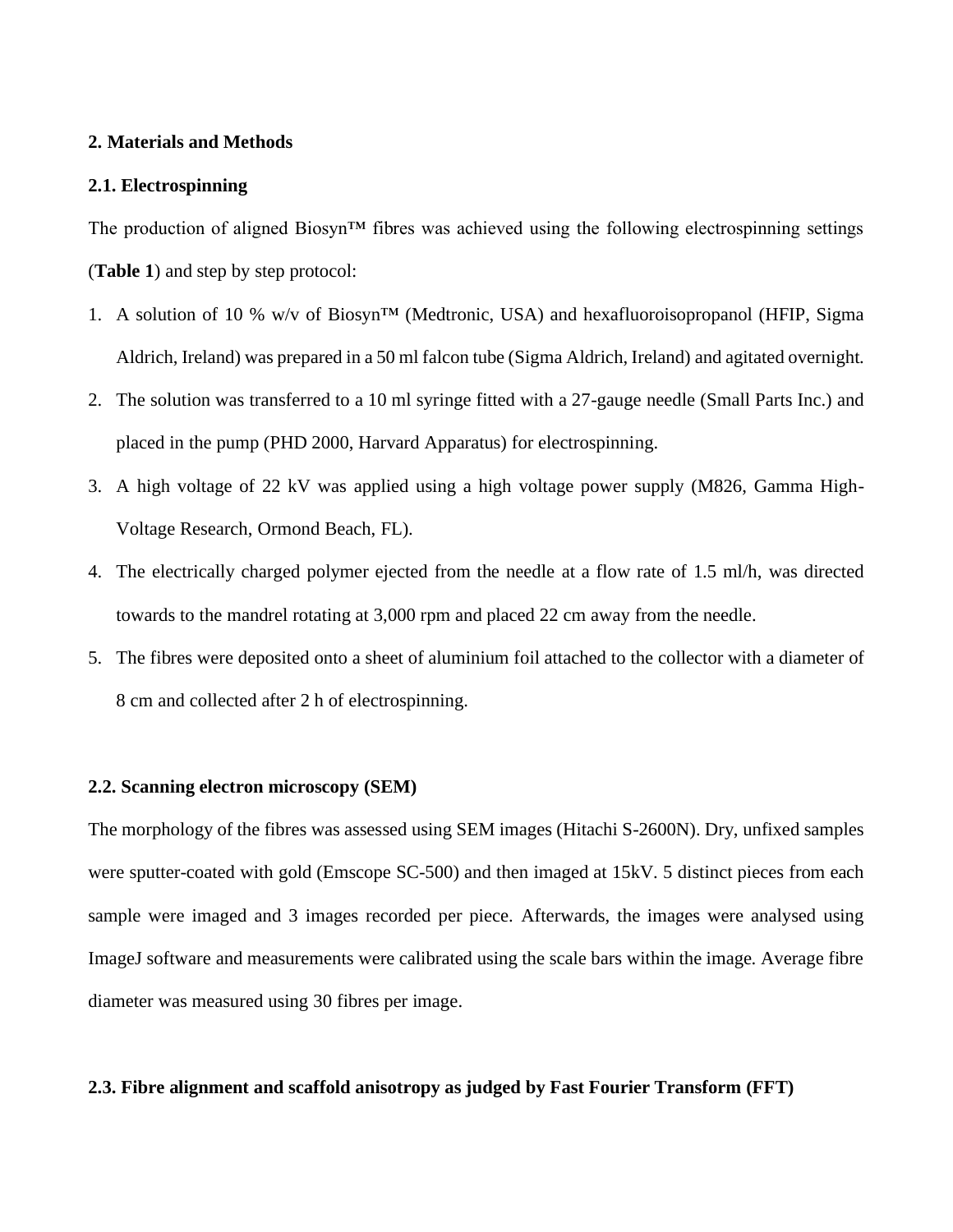FFT was used to characterize fibre alignment as a function of electrospinning conditions, as previously described (Ayres et al., 2006). Briefly, 9 digitized SEM images from 3 samples were converted to 8-bit greyscale TIF files and then micrographs were processed with Image J software supported by an oval profile plug-in. A graphical depiction of the FFT frequency distribution was generated by placing a circular projection on the FFT output image and conducting a radial summation of the pixel intensities for each degree between  $0^{\circ}$  and 180  $^{\circ}$ , in 1  $^{\circ}$  increments. The amount of alignment presented in the original data micrograph was reflected by the height and overall shape of the peak present in the FFT plot.

#### **2.4. Human tenocyte isolation and culture**

Tenocytes used in this study were isolated from 2 female patients (age 13 and 28) undergoing extensor digitorum tendon surgeries after obtaining all the appropriate licenses, ethical approvals, and patient consents. Cells were isolated using the migration method, as previously described (Wagenhauser et al., 2012). Briefly, tendons were cleaned aseptically with a scalpel to remove all paratendon, fat and muscle. Afterwards, tendons were cut into small pieces and placed into 6-well plate. Subsequently, tendon pieces were supplemented with 5 ml of culture media containing Dulbecco's modified Eagle medium (Sigma Aldrich, Ireland), 10 % foetal bovine serum (FBS, Sigma Aldrich, Ireland) and 1 % penicillinstreptomycin (Sigma Aldrich, Ireland) and were incubated at 37 °C in a humidified atmosphere of 5 % CO2. Culture medium was changed every three days. After a few days, the first colonies of tenocytes were migrated around the tendon segments. When the tenocytes reached 80-90 % confluency, were treated with trypsin / ethylenediaminetetraaciticacid (EDTA) solution (Sigma Aldrich, Ireland) and subcultured in T-175 tissue culture flasks (SARSTEDT, Germany).

## **2.5. Tenocyte culture on electrospun Biosyn™ fibres**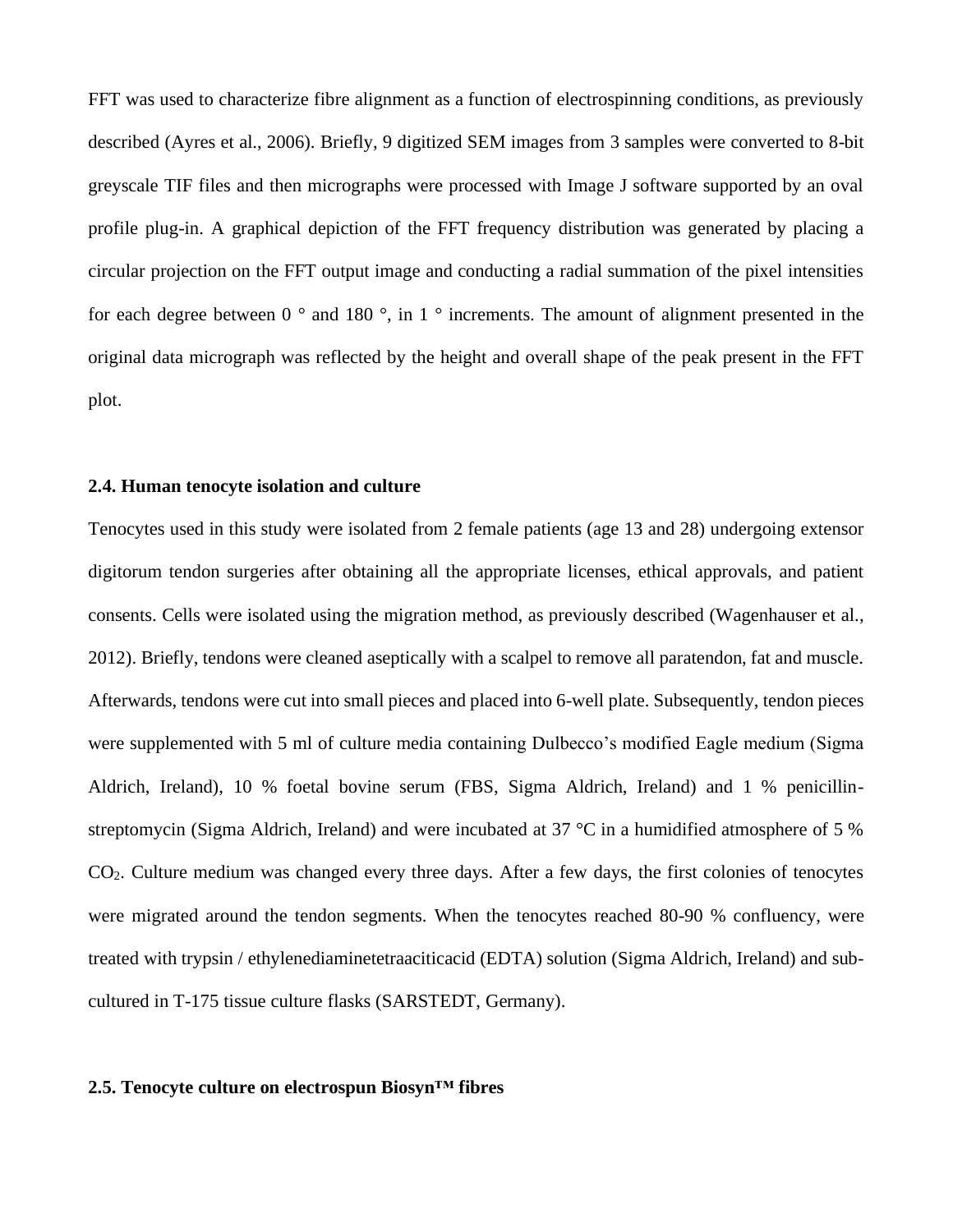To prepare the electrospun Biosyn™ fibres for cell culture, individual pieces were cut out and placed in 24-well plates using silicone O-rings (size 111, Sigma Aldrich, Ireland). The O-rings were first sterilised by rinsing them in 70 % ethanol solution and then were washed 3 times using PBS. Electrospun fibres were then sterilised under UV for 2 h and preconditioned for 24 h using culture media. At passage three, tenocytes were seeded at  $25,000$  cells/cm<sup>2</sup> in 24-well plates and were allowed to attach for 24 h. The culture media was removed and replaced with culture media containing 100 *μ*M L-ascorbic acid phosphate (Sigma Aldrich, Ireland) to induce collagen synthesis and with or without 50 *μ*g/ml carrageenan (CR, Sigma Aldrich, UK). Tenocytes cultured in tissue culture plastic (TCP) without MMC treatment were taken as control. Culture media was changed every 3 days. Analysis was performed after 4, 7 and 10 days.

## **2.6. Cell proliferation and morphology**

The cell nuclei and cytoskeleton were stained with 4',6-diamidino-2-phenylin dole (DAPI, Invitrogen, USA) and rhodamine/phalloidin (Invitrogen, USA), respectively, to quantify cell proliferation and visualise cell morphology of tenocytes cultured in electrospun Biosyn™ fibres with or without MMC. At each timepoint, the cells were fixed in 4 % paraformaldehyde (PFA, Sigma Aldrich, Ireland) for 30 min and permeabilized with 0.2 % Triton X-100 (Sigma Aldrich, Ireland) for 15 min, and stained with rhodamine / phalloidin (1:500) to mark the cytoskeleton and DAPI (1:5000) for the nucleus. Samples were imaged in an inverted fluorescence microscope (Olympus IX81; Olympus, Tokyo, Japan). The images were processed using ImageJ software. Cell proliferation was assessed by counting the number of cell nuclei using DAPI images. Particle Analyzer was used to count the number of nuclei with an area in the range of  $100-1500$  pixel<sup>2</sup>, excluding the nuclei on the edges.

## **2.7. Cell metabolic activity assessment**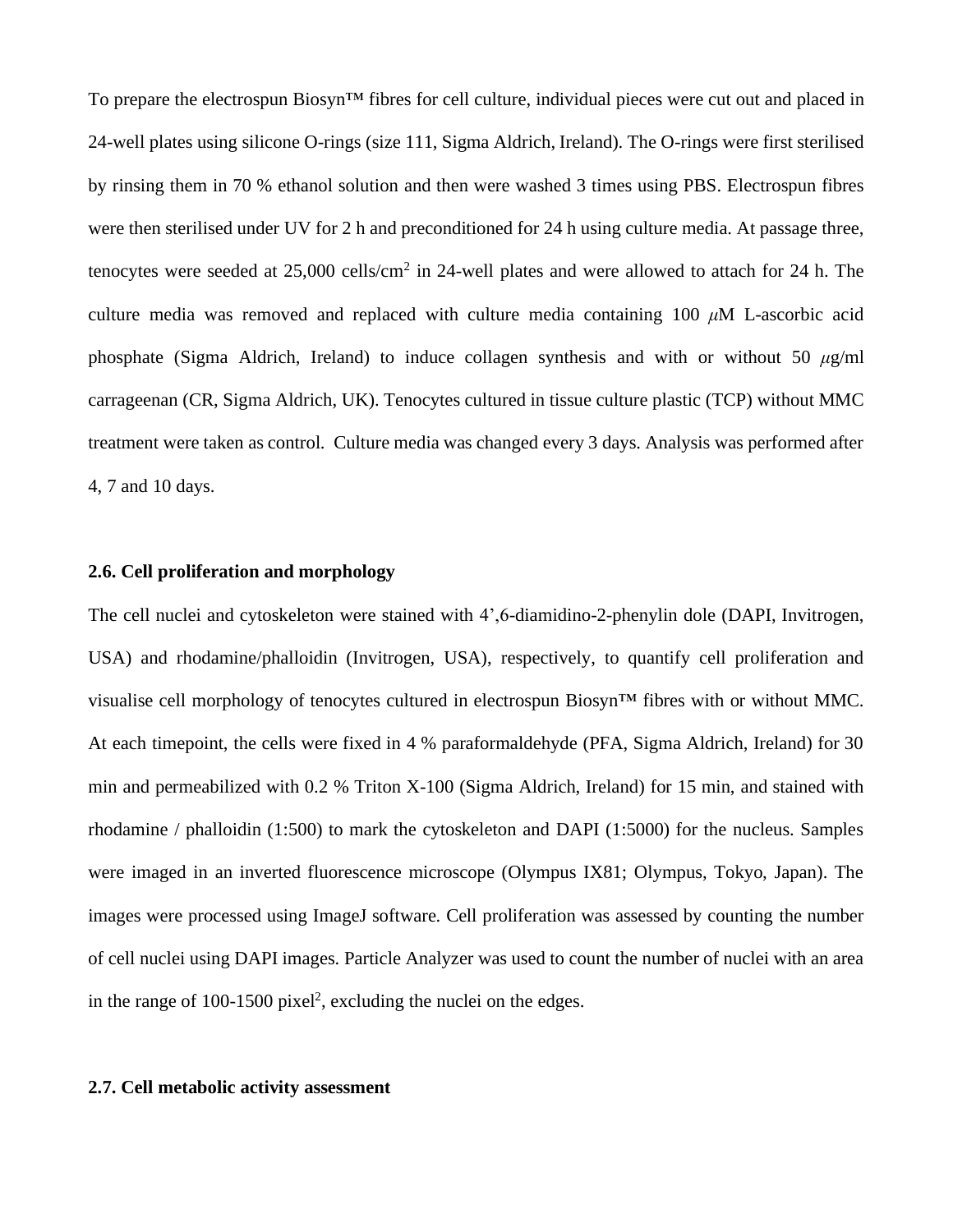alamarBlue® assay (Invitrogen, USA) was carried out to assess the effect of electrospun Biosyn™ fibres and MMC on tenocytes' metabolic activity after 4, 7 and 10 days. Briefly, at each timepoint, after removing the media, the cells were rinsed with Hanks' Balanced Salt solution (HBSS, Sigma Aldrich, Ireland) and then incubated with alamarBlue® solution (10% alamarBlue® in HBSS) at 37 °C for 4 h according to manufacturer's protocol. The absorbance was measured at 550 nm and 595 nm with a Varioskan Flash spectral scanning multimode reader (Thermo Scientific, UK). Cell metabolic activity was expressed in terms of percentage reduction of the alamarBlue® dye and normalized to the control condition of cells cultured in TCP without MMC.

#### **2.8. Immunocytochemistry**

Immunocytochemistry analysis was performed to assess the effect of electrospun Biosyn™ fibres and MMC on the arrangement and deposition of tendon-specific matrix proteins. Briefly, at each time point, tenocytes were washed with HBSS and fixed with 4 % paraformaldehyde for 30 min at ambient temperature. Cells were washed again and nonspecific sites were blocked with 3 % bovine serum albumin (Sigma Aldrich, Ireland) in PBS for 30 min. Tenocytes were then incubated overnight at 4 °C with the primary antibodies (Abcam, UK) for collagen types I (1:200, ab90935), III (1:200, ab7778), and V (1:200, ab7046) after which cells were washed 3 times with PBS, followed by 45 min of incubation at ambient temperature with the secondary antibody (Alexa Fluor 488 goat anti-rabbit, 1:400, A11034 and Alexa Fluor 488 donkey anti-mouse, 1:400 A21202; Thermo Fisher Scientific, UK). Nuclei were counterstained with DAPI. Fluorescent images were captured with an Olympus IX-81 inverted fluorescence microscope, and images were further processed with ImageJ software.

#### **2.9. Statistical analysis**

Data are expressed as mean  $\pm$  standard deviation. All experiments were conducted at least in triplicates. MINITAB (version 16; Minitab, Inc.) was used for statistical analysis. Two-sample t-test for pairwise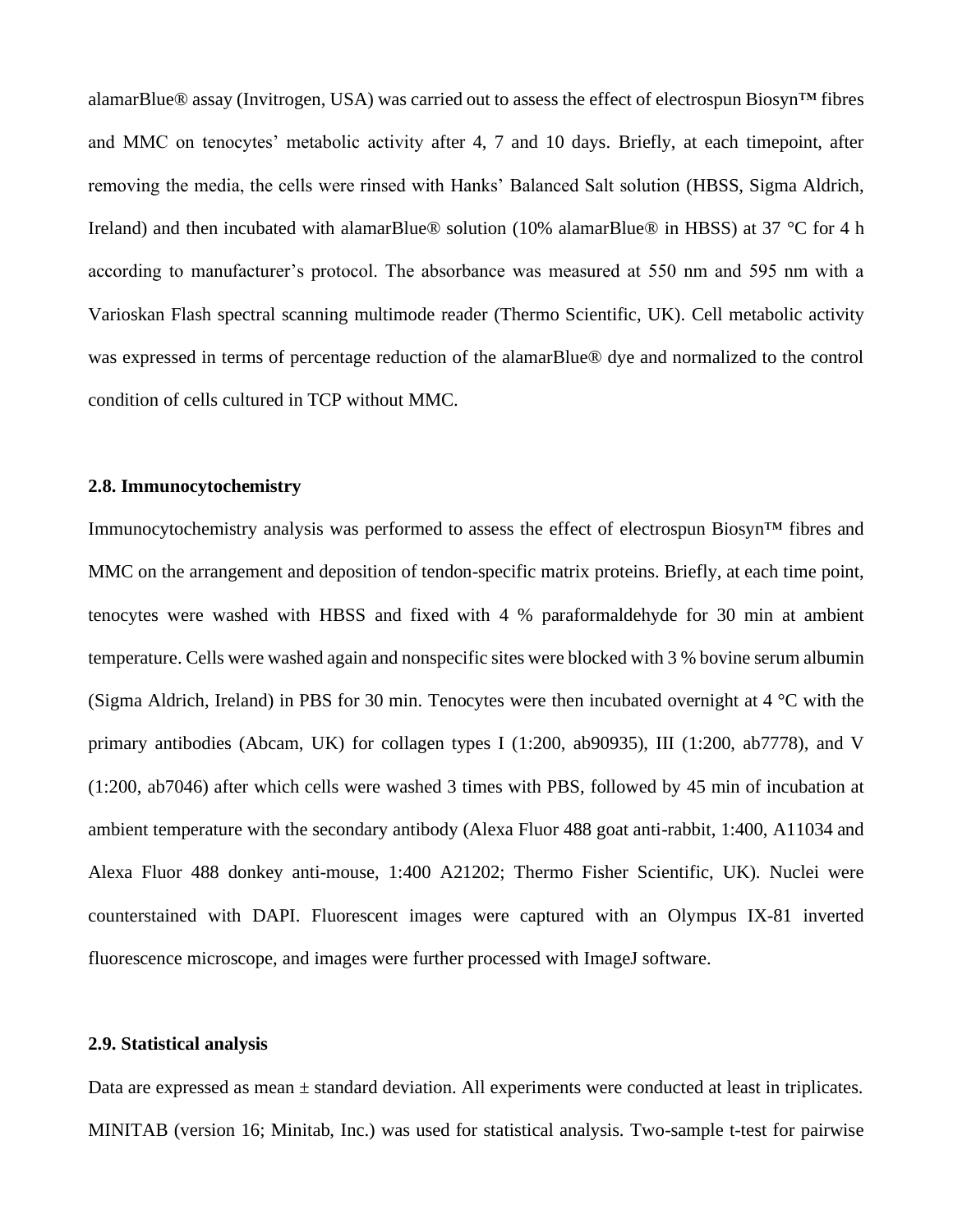comparisons and one-way ANOVA for multiple comparisons were performed. One-way ANOVA was employed after confirming the following assumptions: (a) the distribution of the sample mean was normal (Anderson-Darling normality test); and (b) the variances of the population of the samples were equal to one another (Bartlett's and Levene's tests for homogeneity of variance). Kruskal-Wallis test was used when either or both of the above assumptions were violated. Statistical significance was accepted at  $p < 0.05$ .

#### **3. Results & Discussion**

## **3.1. Electrospun fibre morphology, alignment and diameter**

SEM images (**Figure 1A**) revealed that electrospun Biosyn™ fibres were oriented in a single direction. The fibre diameter (**Figure 1B**) ranged from 600 to 1,600 nm with the majority  $(\sim 70\%)$  of the fibres ranging between 1,000 to 1,400 nm. The alignment of fibres was further evaluated using 2D FFT. Importantly, all analysed samples had distinctive peaks on the intensity versus degree graph, indicating that the fibres were predominately aligned in a single direction (**Figure 2**) at 90 ° degrees, as such of the collagen fibre in healthy tendons. The narrowness of the peaks corresponds to the proportion of fibres in the aligned direction, which is similar across the different samples. Most topographic strategies aim to recreate the tendon microenvironment, focusing on alignment and fibre size (Kew et al., 2011; Lin et al., 2018). It is well-documented that in soft tissues such as tendons, the smallest structural unit is the collagen molecule with a size of about 1 nm (Yang et al., 2008), which assembles into fibrils with diameters up to 360 nm (Majima et al., 2003), which then come together to form collagen fibres ranging from 1,000 to 300,000 nm, depending of the type of tendon tissue (Silver, Kato, Ohno, & Wasserman, 1992). Hence, the produced fibres are in the range of the native human tendon fibres. Additionally, tendon tissue consist of a very highly aligned collagen fibre network (Lake, Miller, Elliott, & Soslowsky, 2010), which is responsible for the exceptional mechanical properties of tendon tissues.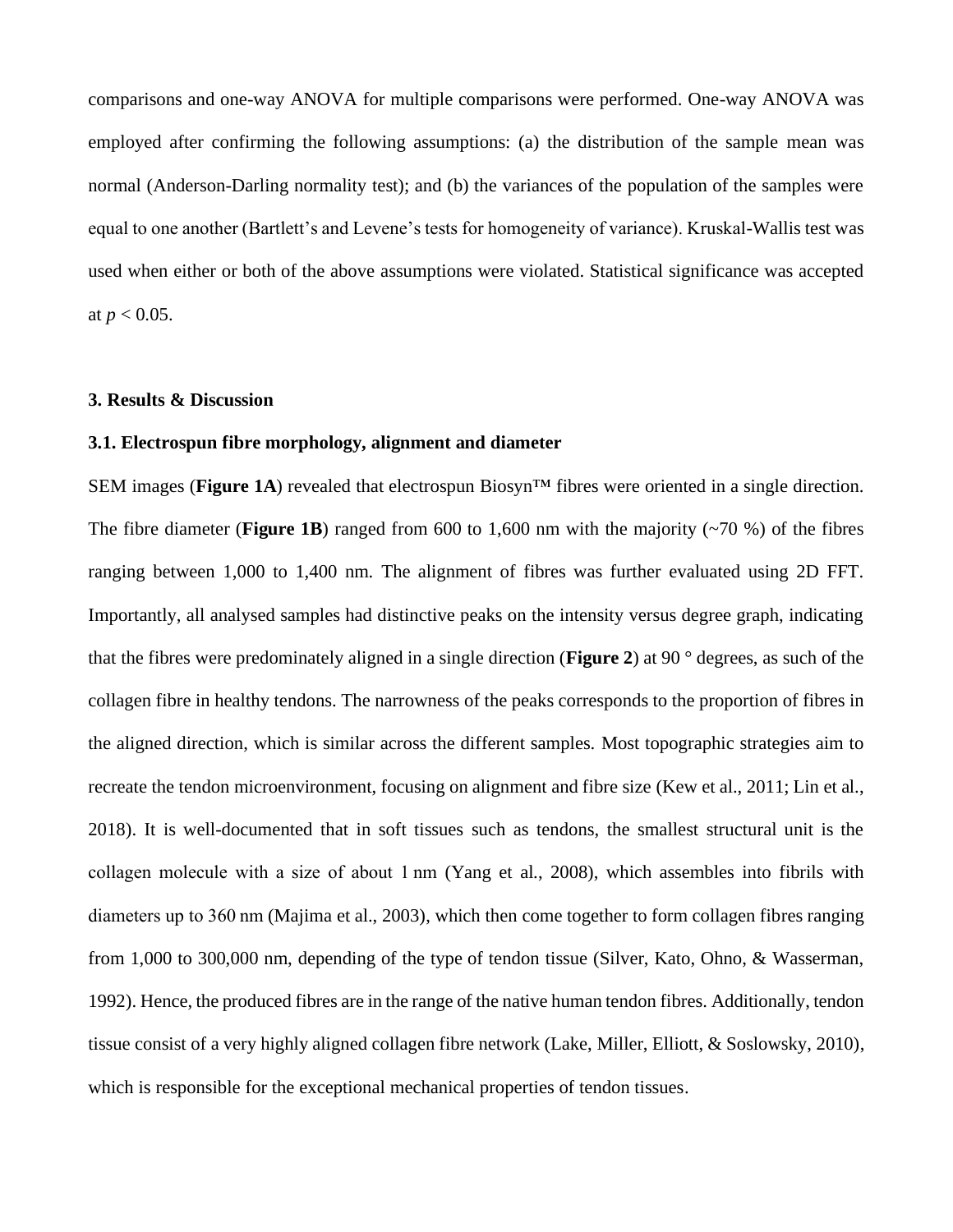#### **3.2. Cell proliferation and metabolic activity**

Cell proliferation (**Figure 3A**) and metabolic activity (**Figure 3B**) were performed to evaluate the effect of aligned electrospun fibres and MMC in human tenocyte culture. Cell proliferation was increased as a function of time in culture for all groups and no statistically significant difference was observed between the groups at a given time point. Cell metabolic activity remained constant at all time points and no statistically significant difference was observed between the groups at a given time point. These results are in agreement with previous publications demonstrating that neither surface topography (English et al., 2015; Vermeulen et al., 2019) nor MMC (Cigognini et al., 2016; Gaspar, Fuller, et al., 2019; Kumar, Satyam, Fan, Collin, et al., 2015; Kumar, Satyam, Fan, Rochev, et al., 2015) negatively affect basic cellular functions.

#### **3.3. Cell and ECM alignment and deposition**

Rhodamine / phalloidin and DAPI staining were performed to analyse cytoskeleton and nuclei arrangement of human tenocytes cultured on electrospun Biosyn™ fibres, without and with MMC. Cells were randomly distributed when cultured on TCP and exhibited a pyramidal morphology with randomly oriented actin filaments. Human tenocytes maintained their physiological elongated, spindle-like morphology when cultured on the electrospun fibres, following the direction of fibre alignment at any given time point (**Figure 4**). In addition, aligned actin filaments were observed parallel to the axis of cell elongation. The addition of CR in the culture media did not affect tenocyte alignment when cultured on the fibres at any time point. In agreement with our observations, it has been demonstrated that the morphological features of the fibres can modulate cell migration, morphology and cytoskeleton organization (Baker, Handorf, Ionescu, Li, & Mauck, 2009; Bosworth, Alam, Wong, & Downes, 2013; Li, Mauck, Cooper, Yuan, & Tuan, 2007).

Immunocytochemistry analysis (**Figure 5A)** and corresponding relative fluorescence intensity analysis (**Figure 5B**) revealed minimum collagen type I deposition when tenocytes were cultured without MMC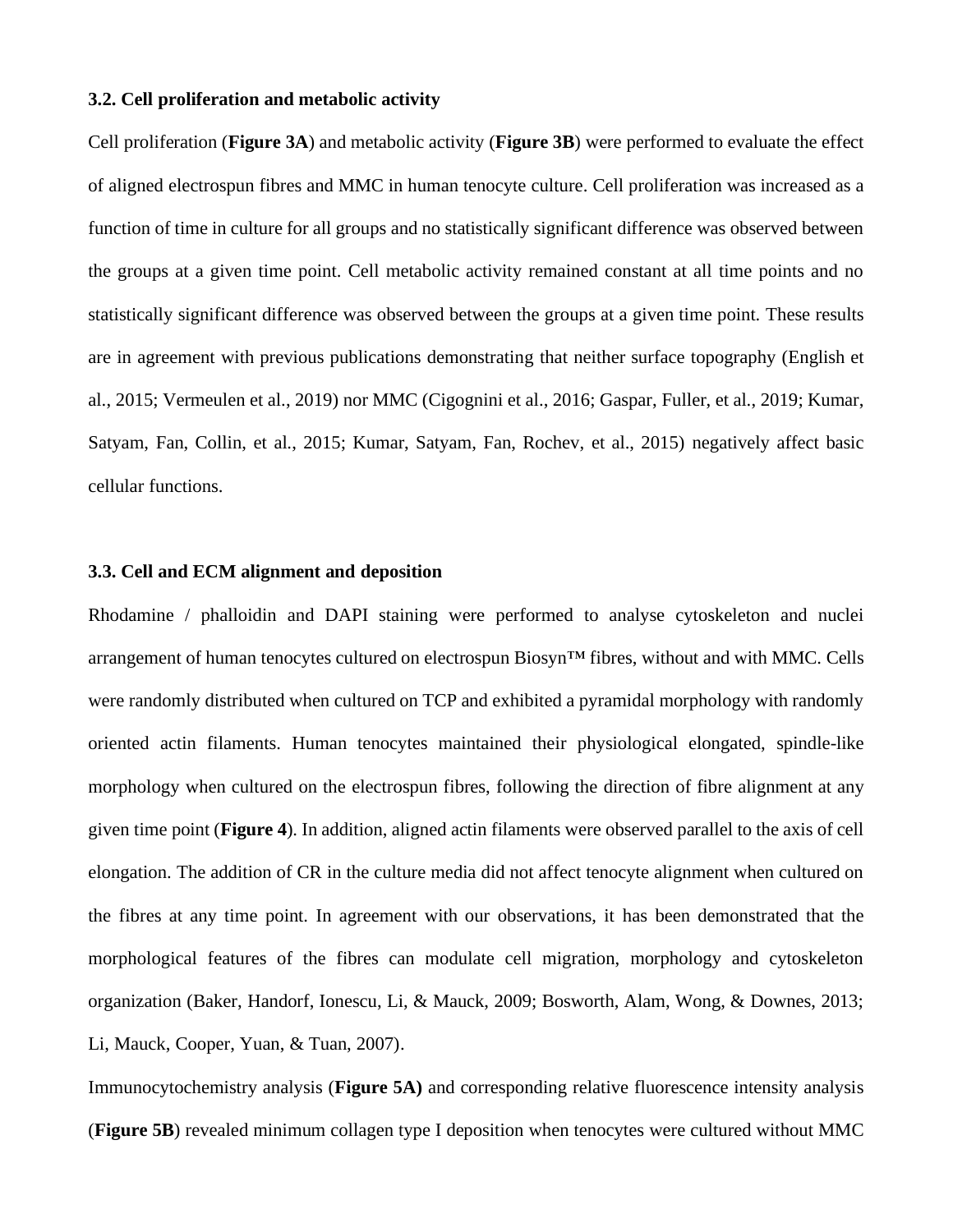either on TCP or on the fibres at any time point, even at day 10. Instead, from day 4, MMC significantly  $(p < 0.05)$  increased collagen type I deposition. Similar trend was noticed for the deposition of collagen type III, as revealed by the immunocytochemistry analysis (**Figure 6A**) and corresponding relative fluorescence intensity analysis (**Figure 6B**). Indeed, very little collagen type III deposition was observed in tenocytes without MMC treatment at any time point, whilst significantly  $(p < 0.05)$  higher deposition was noted when MMC was used. In contrast to collagen types I and III, immunocytochemistry analysis (**Figure 7A**) and corresponding relative fluorescence intensity analysis (**Figure 7B**) for collagen type V revealed that the addition of CR in the culture media did not affect collagen type V deposition. It is worth noting that a very clear bidirectional alignment, parallel to the orientation of the electrospun fibres, of collagen types I and III was observed. The synergistic effect of surface topography and MMC on ECM matrix alignment and deposition was validated by immunocytochemistry analysis for collagen types I, III and V. These types of collagen are abundantly presented in the tendon ECM and have been characterised also, as tendon phenotypic markers *in vitro* (Gaspar, Ryan, et al., 2019; Gaspar et al., 2015; Screen, Berk, Kadler, Ramirez, & Young, 2015; Spanoudes et al., 2014; Subramanian & Schilling, 2015). A healthy tendon is mainly composed of highly organised and longitudinally oriented collagen type I fibres (Sorushanova et al., 2019; Thomopoulos, Marquez, Weinberger, Birman, & Genin, 2006). The addition of negatively charged and polydispersed macromolecules, such as carrageenan (CR), in the culture media has been shown to considerably enhance and accelerate ECM deposition in various permanently differentiated and stem cell cultures (Kumar, Satyam, Fan, Collin, et al., 2015; Lareu et al., 2007; Satyam et al., 2014), as it dramatically enhances the enzymatic processing of collagen. Collagen type III, the other main component in tendon ECM, plays a crucial role in tendon development (Buckley et al., 2013). The formation of a stable collagen type III molecule depends again, on the post-translational modification and enzymatic conversion of the *de novo* synthesised procollagen type III into the stable collagen type III (Peltonen, Halila, & Ryhanen, 1985), although the kinetics differ between collagen type I and III (Goldberg, 1977). Another important protein of tendon ECM which co-assembles with collagen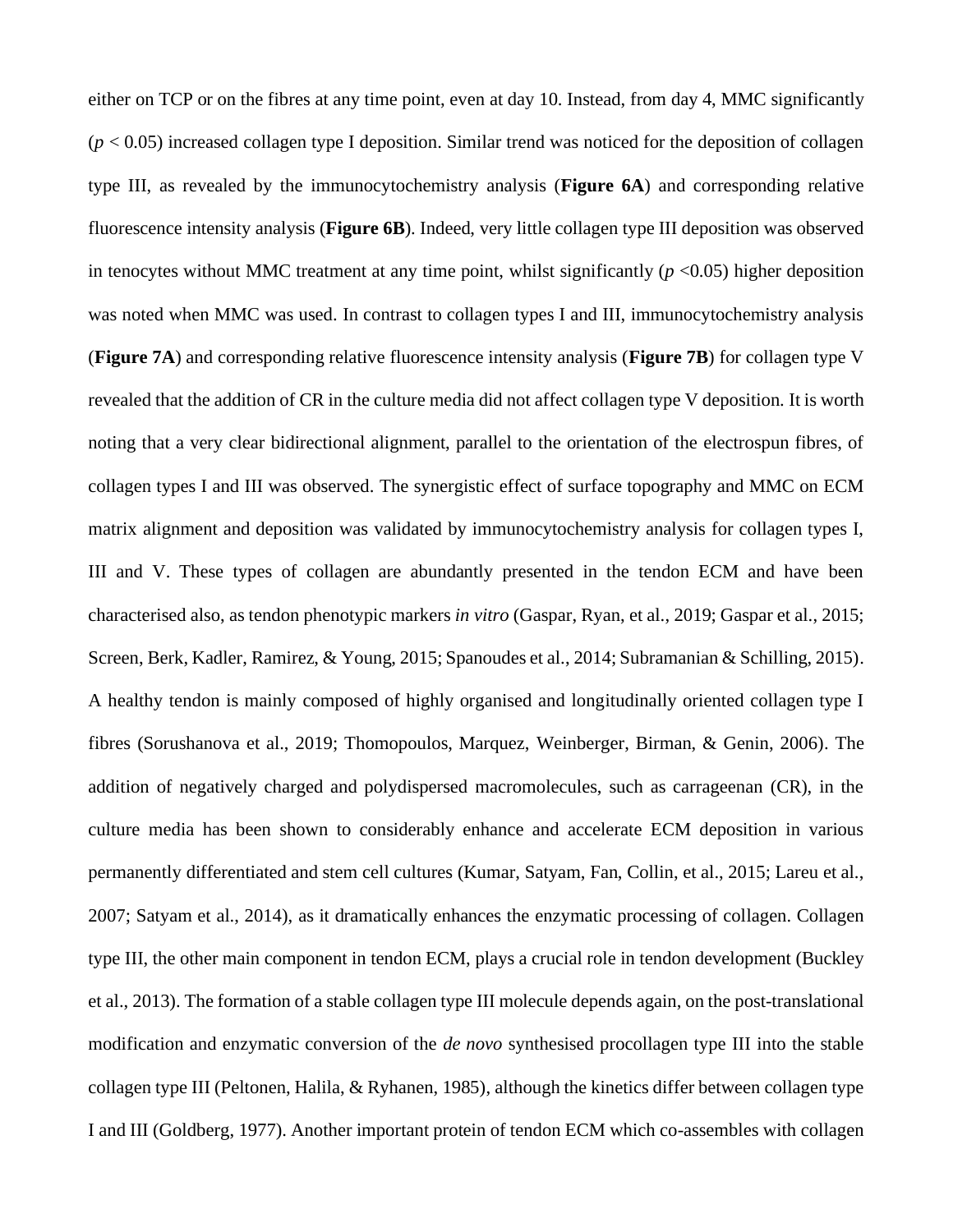type I into heterotypic collagen fibril, contributing to collagen fibrillogenesis is collagen type V (Birk & Mayne, 1997; Sun et al., 2011). MMC did not affect collagen type V deposition, which is not surprising considering that the pericellular localization of type V procollagen has been indicated to contribute to easier access to pericellular receptors and processing enzymes, which accelerates its processing to the insoluble form (Smith, Zhang, & Birk, 2014). Of significant importance is the bidirectional orientation of the newly synthesised and deposited ECM, as this anisotropic architecture is responsible for the mechanical resilience of tendon tissues (Svensson et al., 2017).

#### **4. Troubleshooting**

## **4.1. Electrospinning process**

- 1. Dripping solution from the syringe needle
	- If the polymer solution is dripping straight down from the syringe needle with no attraction to the mandrel collector, check that the conductor plate of the pump is contacting the syringe, allowing the release of the solution.
	- If the drop of polymer solution at the syringe needle is leaning towards the direction of the collector but is not forming a stream, increase the voltage. The quality of the stream can be affected by the distance of the syringe needle to the collector, therefore make sure that the distance and the voltage is adjusted until a steady stream is visible.
	- Ensure that the solution is not too dilute.
- 2. Globs at the syringe needle
	- If the polymer solution begins to collect and harden at the needle, turn down the voltage and swipe the glob away with a paper towel or replace the needle. Turn on the voltage and continue the electrospinning.
- 3. Short or discontinuous streams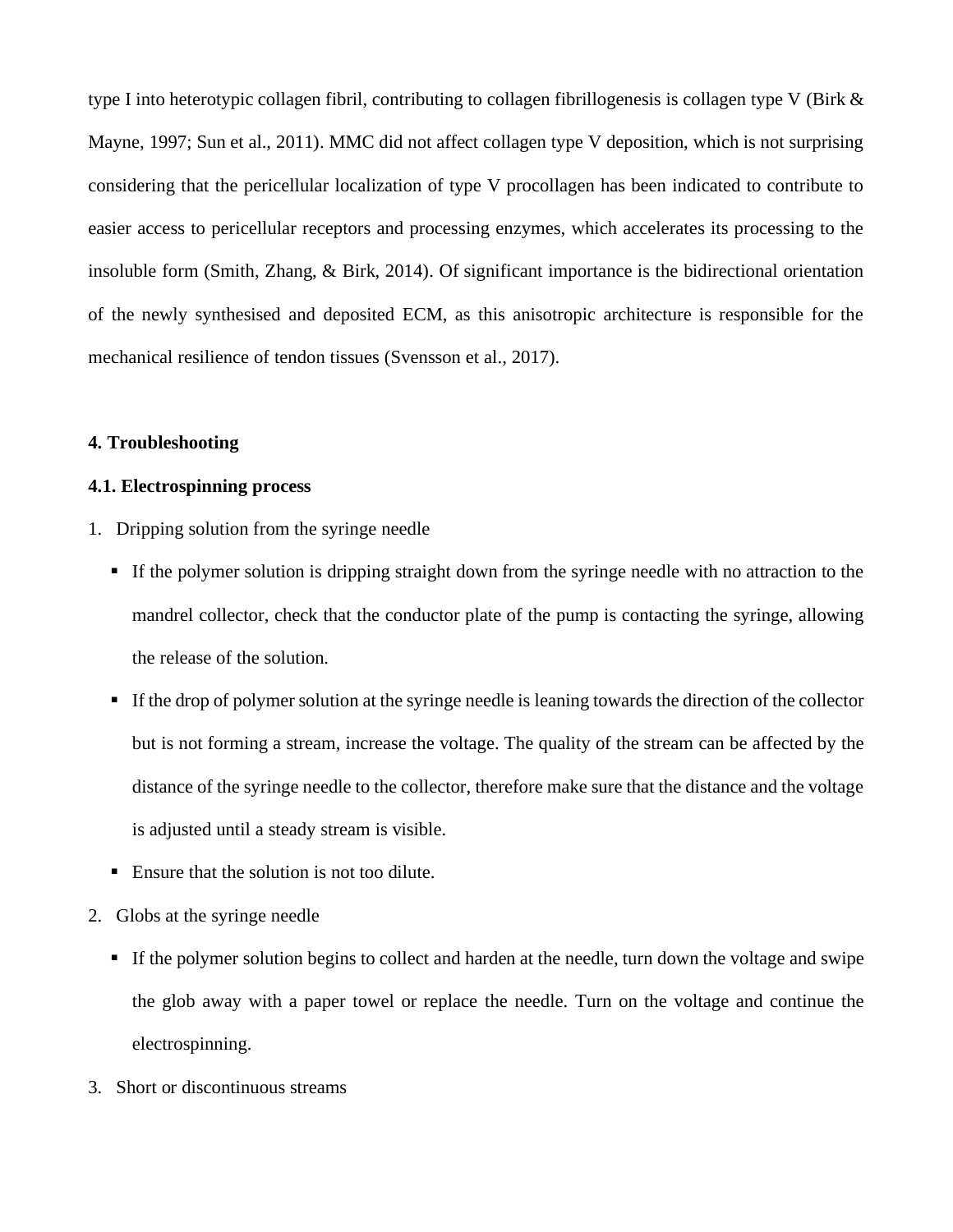- If the stream is short and discontinuous, increase the polymer solution and/or add more slow evaporating solvent and/or adjust the voltage and the distance from the needle to the collector and/or check the humidity during the electrospinning process.
- 4. Fibre morphology
	- If beads are found in the fibres, increase the polymer solution and ensure that the conductor plate is making continuous contact with the syringe.
	- If fibres appear as ribbons or are bleeding together, increase the concentration of the polymer or use a solvent with a higher rate of evaporation.
	- If fibres exhibit narrowest fibre diameter, increase the flow rate and/or decrease the distance from the needle to the collector and/or make sure that the humidity is less than 60 %. High humidity may decrease the average fibre diameter due to the higher evaporation of the solvent.
	- If fibre alignment is poor, increase the rotation speed.

## **4.2. MMC process**

- 1. Low ECM deposition
	- Make sure that a potent crowder (e.g. polydispersed and negatively charged) is used.
	- Optimise the concentration of the crowder for the cell type under investigation.

## **5. Conclusions**

Tissue engineering strategies focus on biomimetic approaches to encourage physiological cell growth and extracellular matrix synthesis and deposition. In tendon tissue engineering, substantial research efforts are directed towards maintaining tenocyte phenotype during *in vitro* expansion, as this particular cell population readily loses its function *in vitro*. Considering the high complexity of native tissues, single-factor approaches have failed to recreate the multifaceted *in vivo* extracellular environment, thus resulting in loss of tenocyte phenotype and function. For example, growth factor supplementation has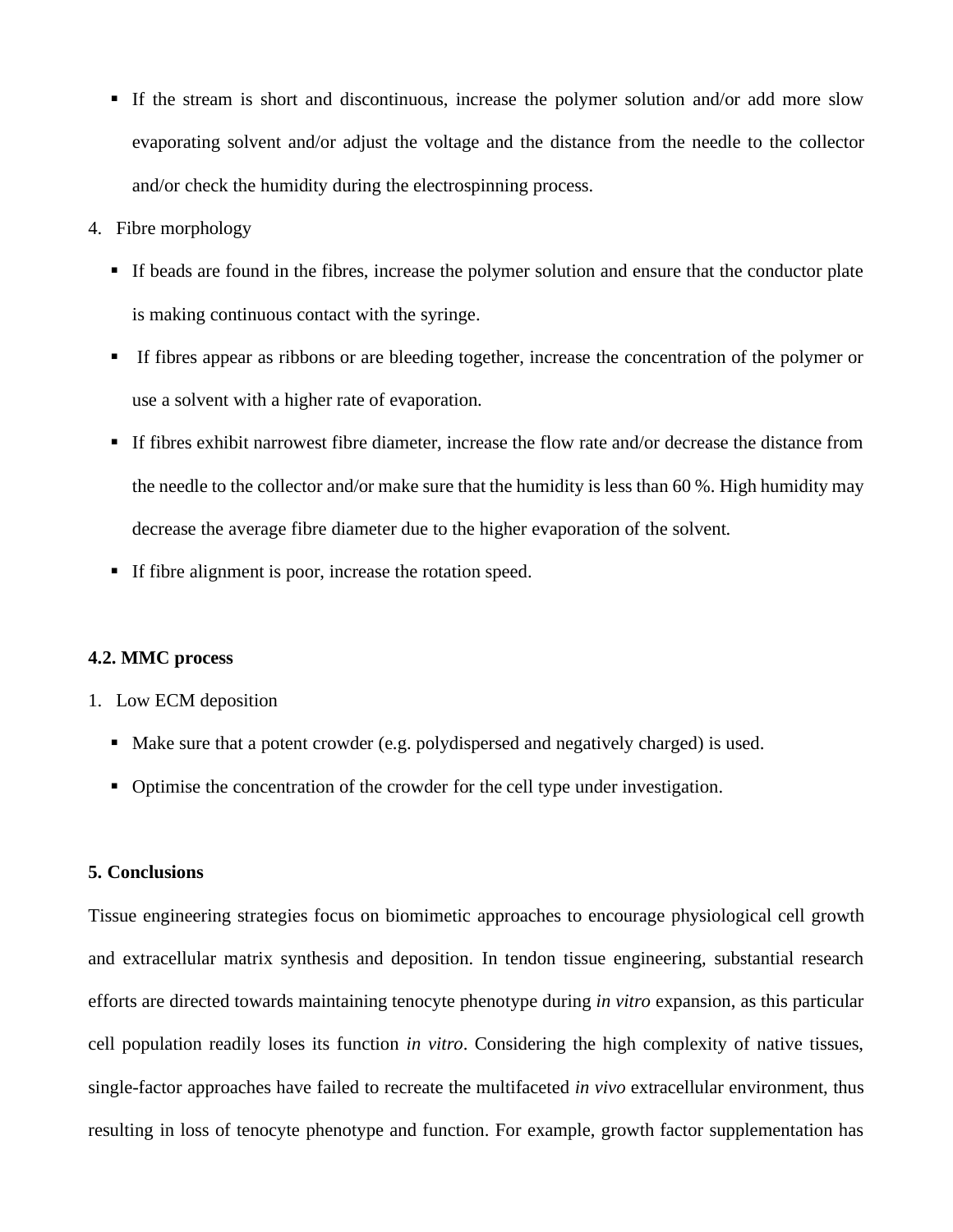shown scattered results, considering the number of permutations (e.g. dose, timing, combination). Decellularised cell-derived matrices have also shown limited efficiency, as they require prolonged culture time to develop the matrix, during which the cells lose their phenotype, and the deposited matrix is of random orientation. Although decellularised tissues have shown promise, considering their limited availability, they cannot be used for both cell extraction and substrates for cell expansion. It is therefore imperative to develop bioinspired methods to control cell fate during *in vitro* cell expansion.

Electrospinning, due to its versatility, can produce scaffolds with tailored architectural features and mechanical properties to suit a wide range of clinical indications. Although in tendon tissue engineering, electrospinning is a well-established scaffolds fabrication technology, the resultants scaffolds lack a crucial element of tendon microenvironment: native tendon extracellular matrix. Macromolecular crowding is the new frontiers in tissue engineered constructs as dramatically enhances and accelerates tissue-specific extracellular matrix deposition, albeit in a random fashion. Herein, we demonstrated that the combination of anisotropic electrospun fibres and macromolecular crowding resulted in accelerated development of a more physiological tendon-like construct with bidirectionally orientated cell and extracellular matrix.

For the production of more physiological tissue-like surrogates, numerous tissue-specific modulators should be finetuned. In tendon tissue engineering, for example, mechanical stimulation and physiological low oxygen tension should be incorporated into the process to more effectively recreate *in vitro* the tendon niche. Considering that previous studies have suggested that the chemistry of the crowder affects cell phenotype, the optimal crowder for tendon cells should be identified. Previous studies have suggested that for the transition from two-dimensional to three-dimensional electrospun based constructs, higher porosity is required to allow cell infiltration. To this end, electrospinning setups that that allow / enhance cell infiltration (e.g. electrospinning with sacrificial, water-soluble, fibres) should be adopted. Considering the significant advancements of the field in the recent years, we feel that within the next decade a bioinspired tissue engineered tendon equivalent will become clinically available.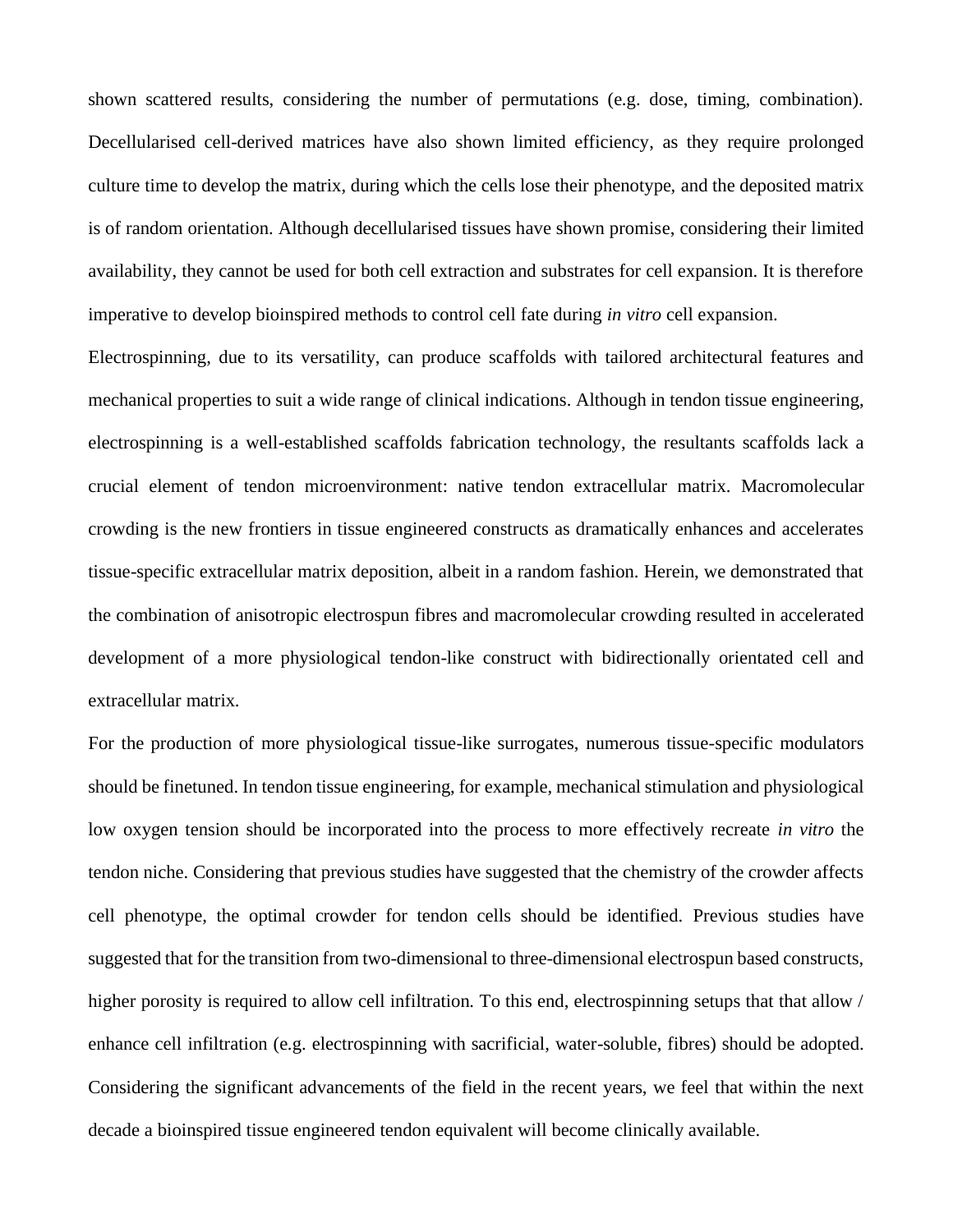## **6. Acknowledgements**

The authors received financial support for this work from Science Foundation Ireland, Career Development Award (Grant Agreement Number: 15/CDA/3629); Science Foundation Ireland / European Regional Development Fund (Grant Agreement Number: 13/RC/2073); H2020, Marie Skłodowska-Curie Actions, Innovative Training Networks 2015 Tendon Therapy Train project (Grant Agreement Number: 676338).

# **7. Conflict of Interest**

The authors declare no conflict of interest. Yves Bayon is an employee of Sofradim Production, a Medtronic Company.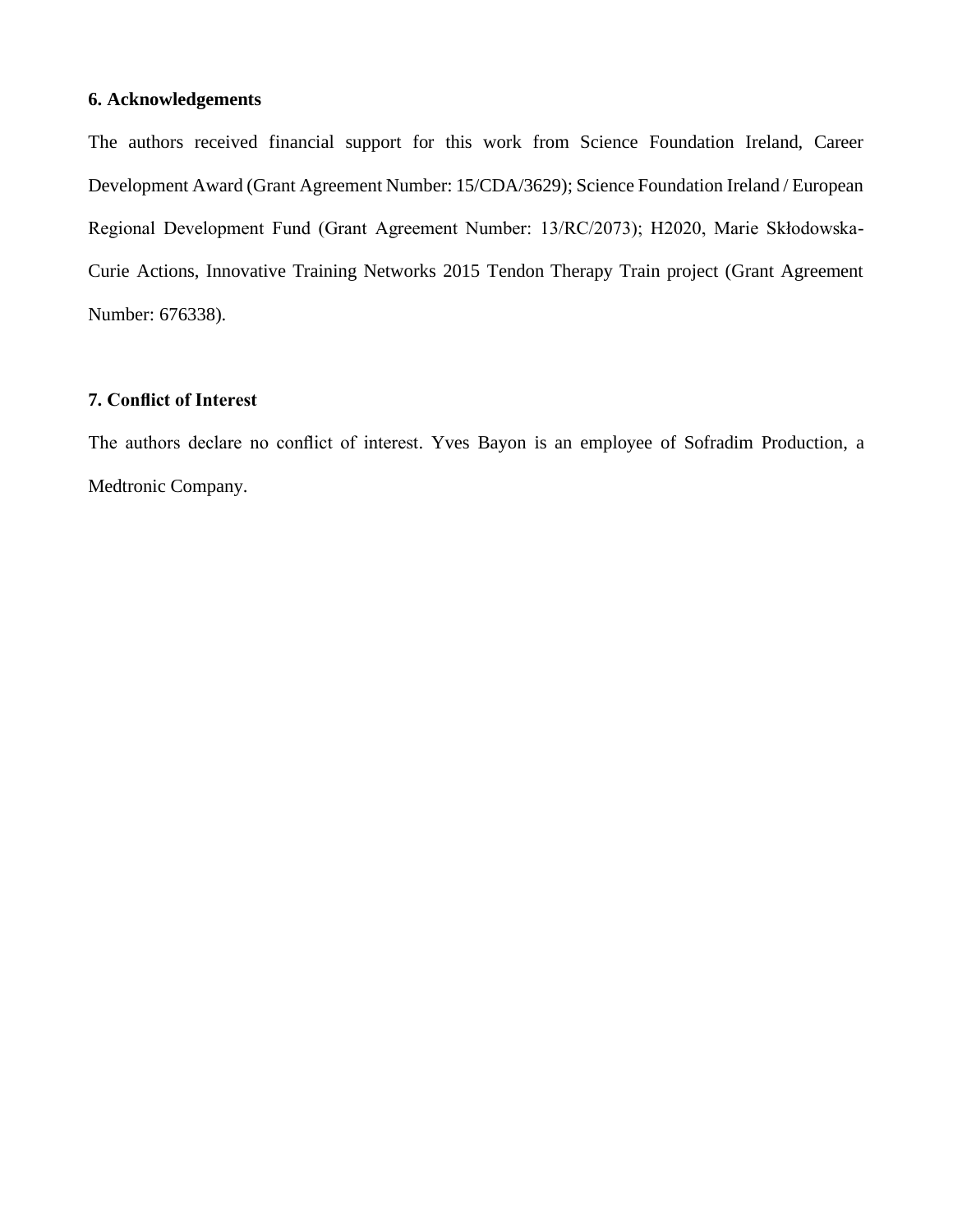# **8. Table and figure legends**

| <b>Apparatus parameters</b>                           | <b>Electrospinning settings</b>           |
|-------------------------------------------------------|-------------------------------------------|
| Collector                                             | Rotating mandrel collector; diameter 8 cm |
| Rotation of the collector                             | 3,000 rpm                                 |
| Voltage                                               | $22$ kV                                   |
| Flow rate                                             | $1.5$ ml/h                                |
| Distance from the ejecting needle to the<br>collector | 22 cm                                     |
| Humidity                                              | $\sim$ 50 %                               |
| Time of electrospinning                               | 2 <sub>h</sub>                            |

Table 1: Electrospinning parameters utilised in this study for the production of anisotropic scaffolds.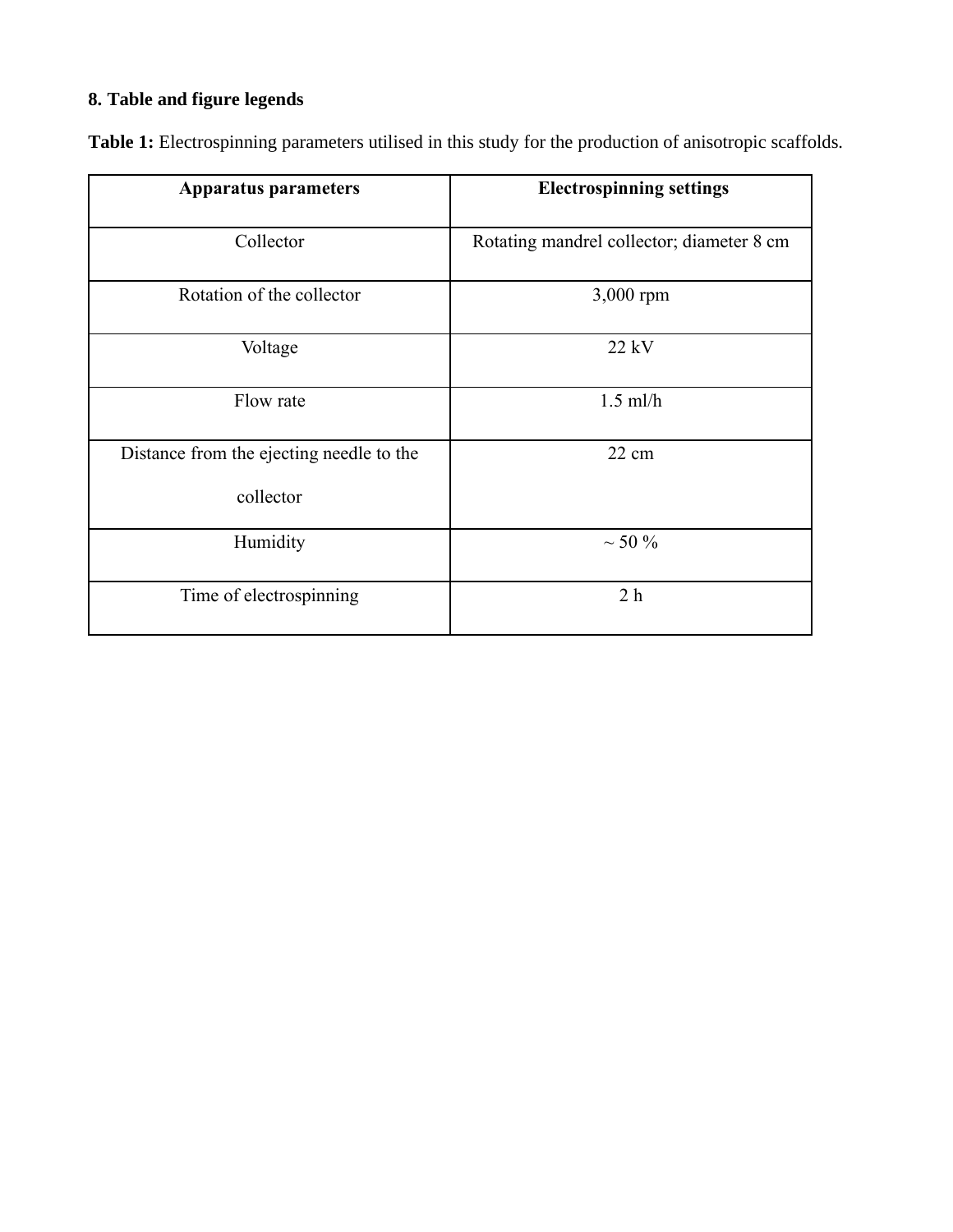

**Figure 1:** SEM images at 600X and 900X magnification (A) revealed that Biosyn™ fibres were aligned to a single direction. Fibre diameter analysis (B) revealed that most fibres range from 1,000 to 1,400 nm.

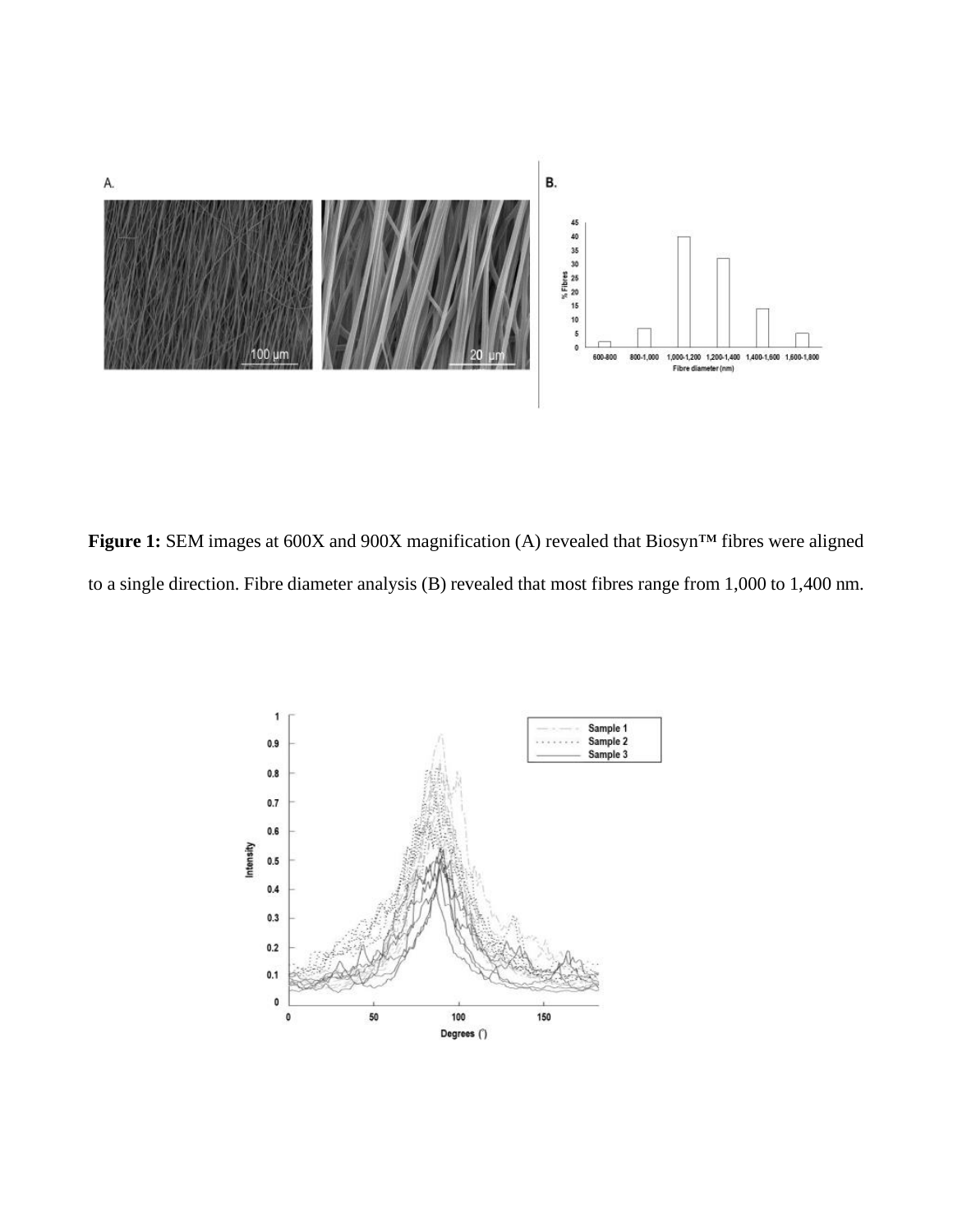**Figure 2:** 2D FFT intensity vs degree graph revealed that electrospun Biosyn™ fibres were aligned to a single direction. Sample 1, 2 and 3 corresponds to the 2D FFT image analysis of individual fibres.



Figure 3: Cell nuclei counting (A) and alamarBlue<sup>®</sup> assay (B) revealed that cell proliferation and metabolic activity were not affected as a function of surface topography and MMC at days 4, 7 and 10.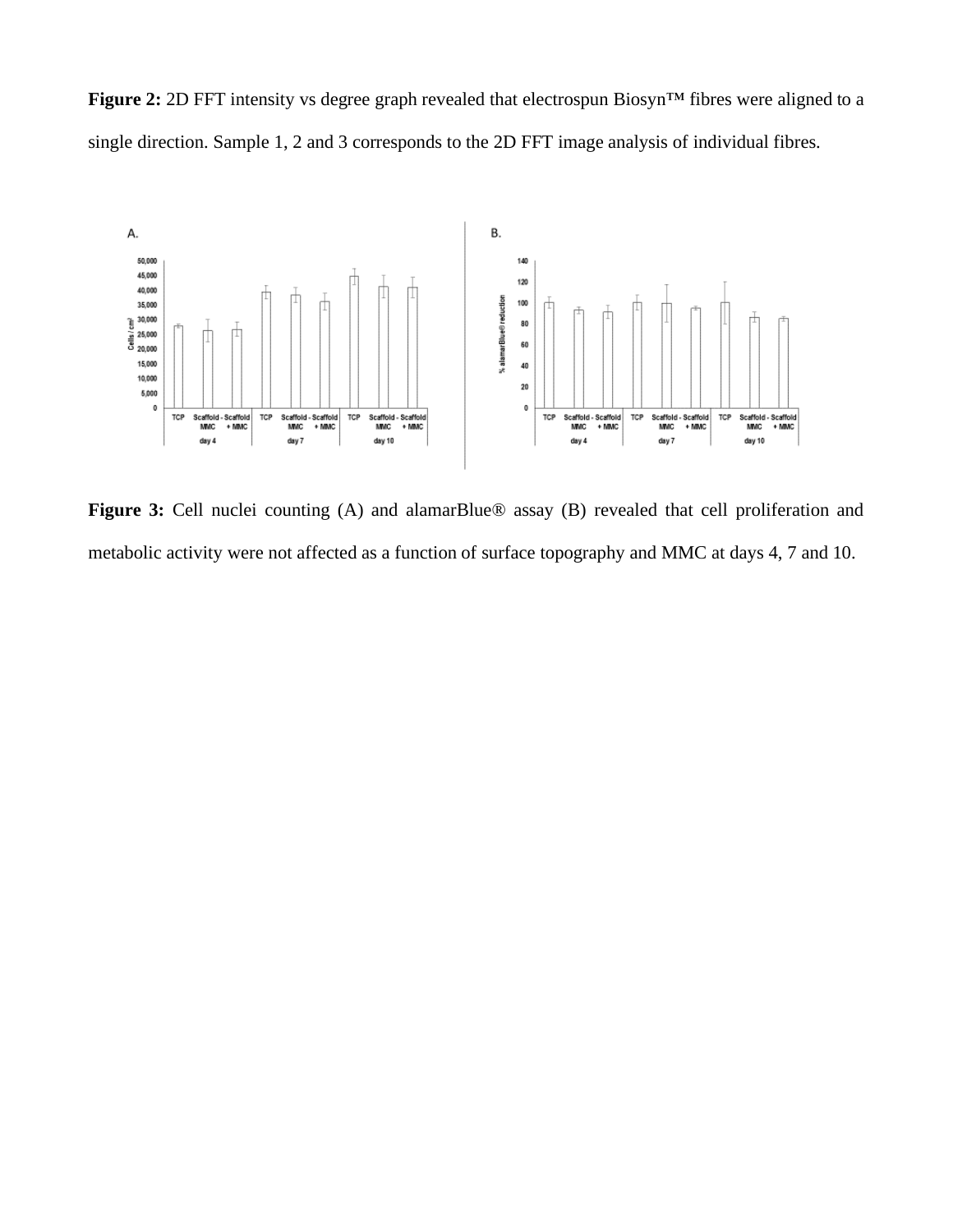

Human tenocytes p.3. Rhodamine / Phallodin, DAPI. Scale bar: 100 µm

# **Figure**

**4:** Cytoskeleton (rhodamine / phalloidin) and nuclei (DAPI) staining revealed that human tenocytes were aligned to the direction of the fibres after day 4, 7 and 10 when seeded on Biosyn<sup>TM</sup> scaffolds independently of the addition of CR. Cells cultured on TCP were randomly oriented.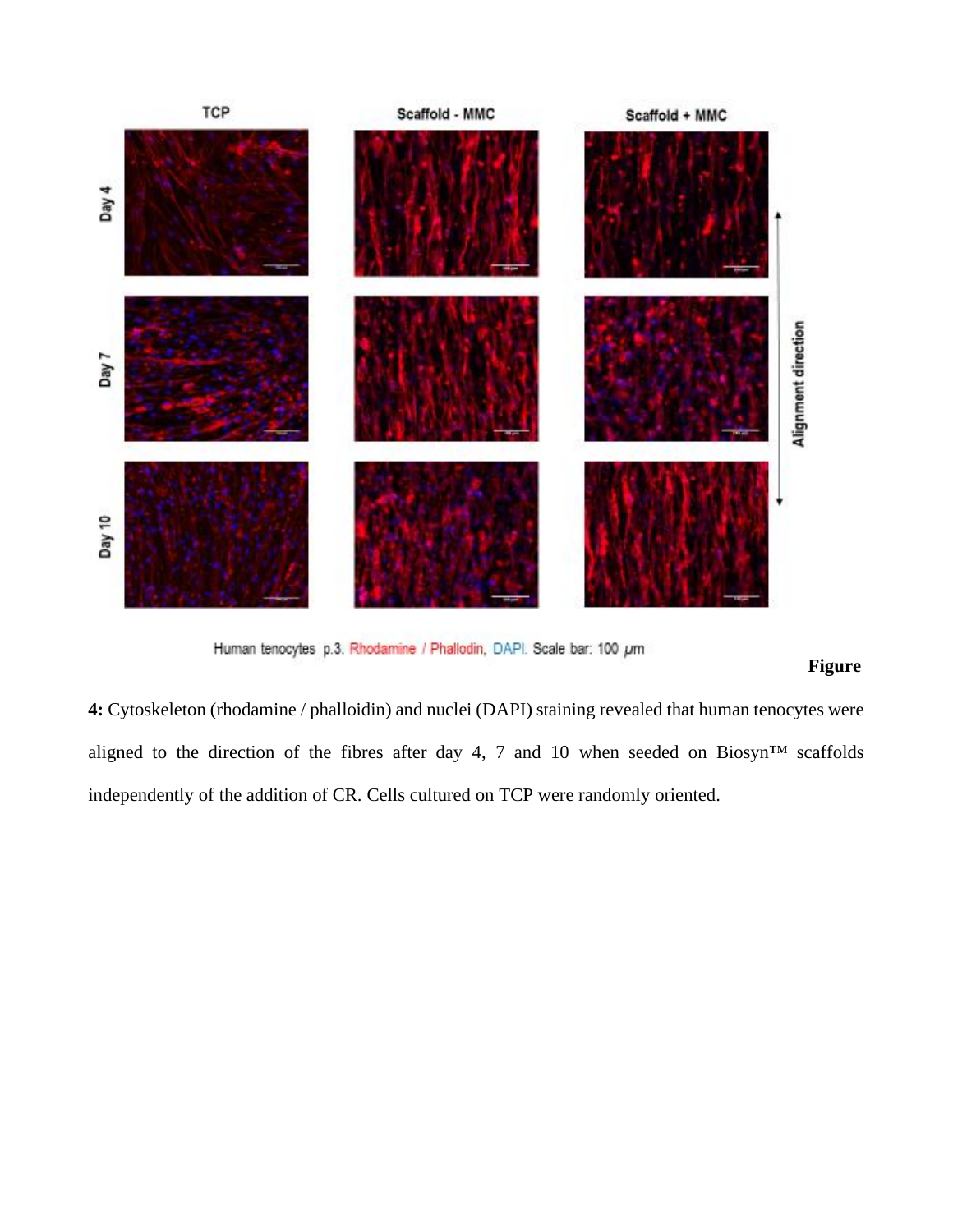

**Figure 5:** Immunocytochemistry analysis (A) and complementary relative fluorescence intensity analysis (B) of collagen type I revealed that at all time points, the highest ( $p < 0.05$ ) collagen type I deposition was observed for tenocytes that were cultured under MMC conditions. Collagen type I was also aligned to the direction of the electrospun Biosyn™ fibres. \* indicates statistically significant difference. Collagen type I: Green, DAPI: Blue. Scale bars: 100 *μ*m.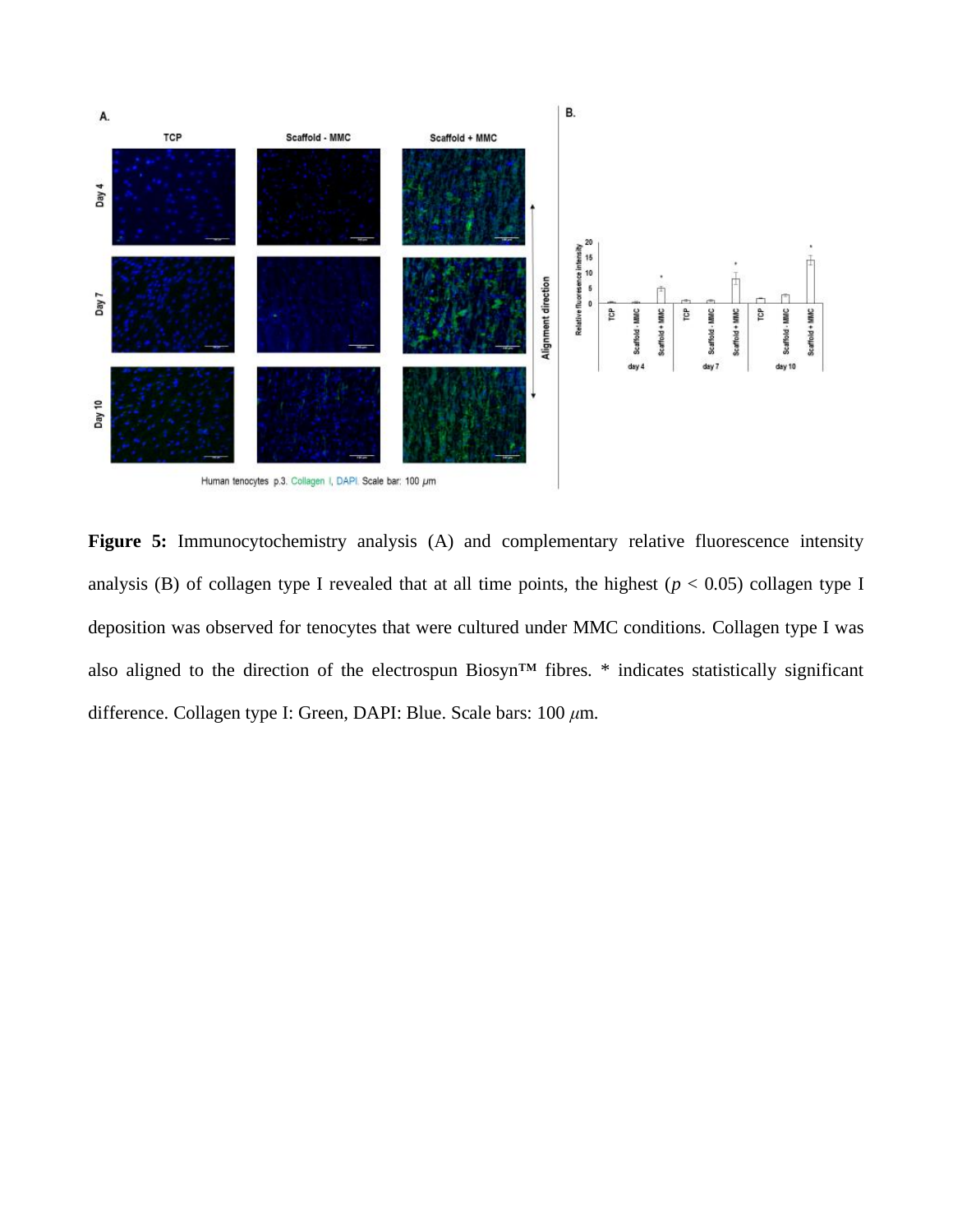

**Figure 6:** Immunocytochemistry analysis (A) and complementary relative fluorescence intensity analysis (B) of collagen type III revealed that at all time points, the highest ( $p < 0.05$ ) collagen type III deposition was detected for tenocytes that were cultured under MMC conditions. Collagen type III was also aligned to the direction of the electrospun Biosyn™ fibres. \* indicates statistically significant difference. Collagen type III: Green, DAPI: Blue. Scale bars: 100 *μ*m.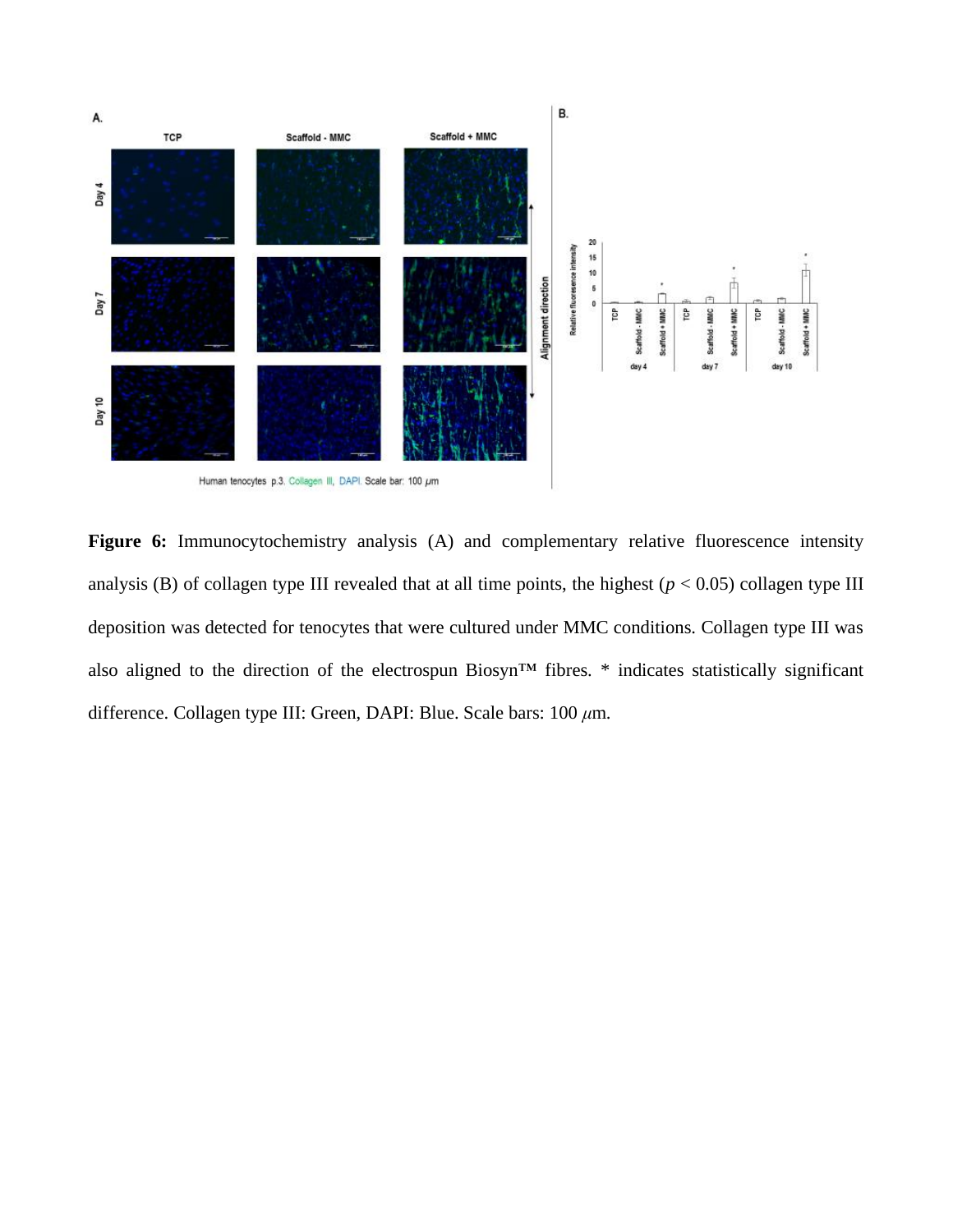

**Figure 7:** Immunocytochemistry (A) and complementary relative fluorescence intensity analysis (B) of collagen type V revealed that at all time points no statistical differences were observed between the crowded and non-crowded groups. Collagen type V was aligned to the direction of the electrospun Biosyn™ fibres when tenocytes were grown on them. Collagen type V: Green, DAPI: Blue. Scale bars: 100 *μ*m.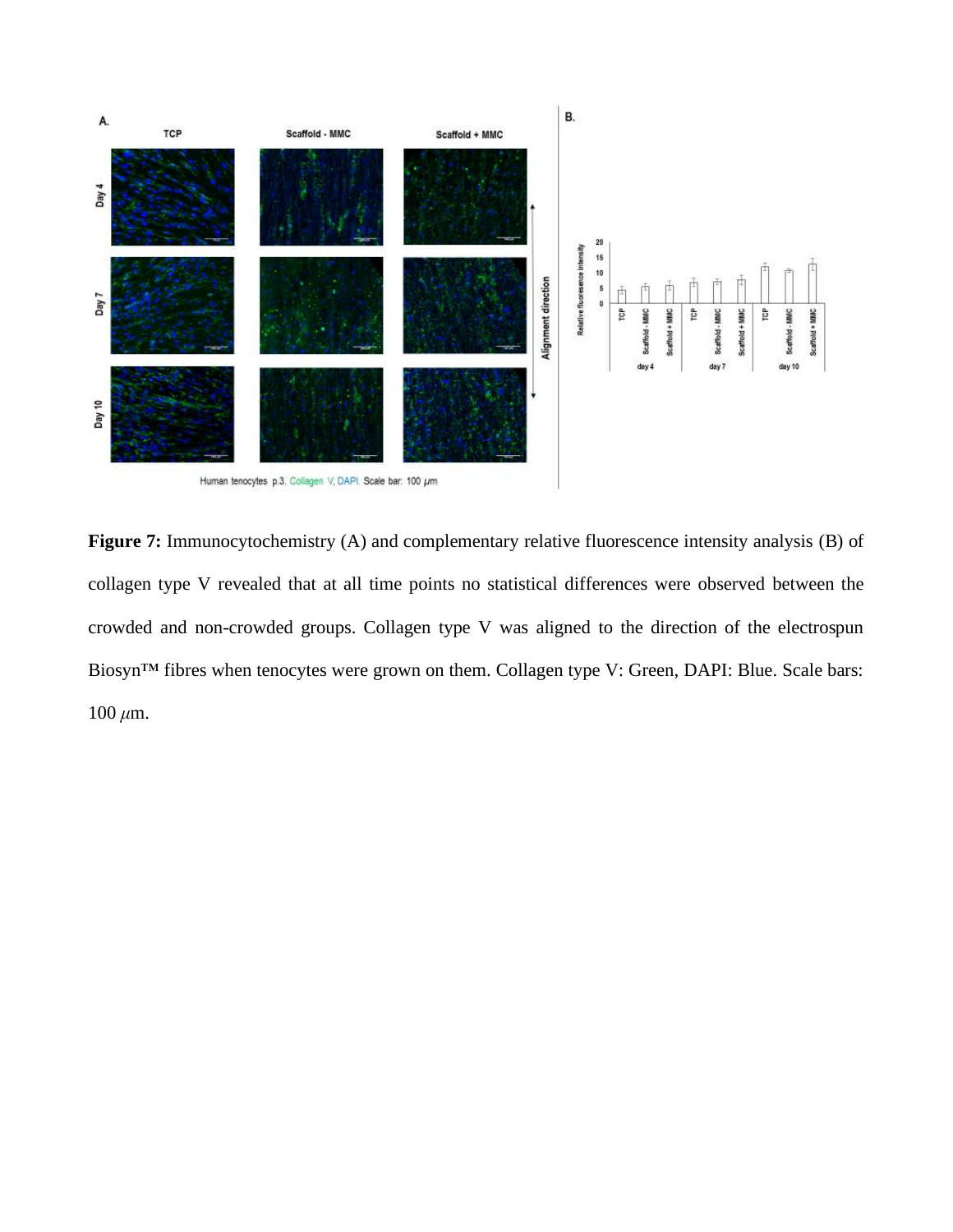#### **9. References**

- Abbah, S. A., Delgado, L. M., Azeem, A., Fuller, K., Shologu, N., Keeney, M., . . . Zeugolis, D. I. (2015). Harnessing hierarchical nano- and micro-fabrication technologies for musculoskeletal tissue engineering. *Adv Healthc Mater, 4*(16), 2488-2499. doi:10.1002/adhm.201500004.
- Agarwal, S., Wendorff, J. H., & Greiner, A. (2008). Use of electrospinning technique for biomedical applications. *Polymer, 49*(26), 5603-5621. doi:10.1016/j.polymer.2008.09.014.
- Ayres, C., Bowlin, G. L., Henderson, S. C., Taylor, L., Shultz, J., Alexander, J., . . . Simpson, D. G. (2006). Modulation of anisotropy in electrospun tissue-engineering scaffolds: Analysis of fiber alignment by the fast Fourier transform. *Biomaterials, 27*(32), 5524-5534. doi:10.1016/j.biomaterials.2006.06.014.
- Baker, B. M., Handorf, A. M., Ionescu, L. C., Li, W.-J., & Mauck, R. L. (2009). New directions in nanofibrous scaffolds for soft tissue engineering and regeneration. *Expert Rev Med Devices, 6*(5), 515-532. doi:10.1586/erd.09.39
- Bateman, J. F., Cole, W. G., Pillow, J. J., & Ramshaw, J. A. (1986). Induction of procollagen processing in fibroblast cultures by neutral polymers. *J Biol Chem, 261*(9), 4198-4203.
- Bateman, J. F., & Golub, S. B. (1990). Assessment of procollagen processing defects by fibroblasts cultured in the presence of dextran sulphate. *Biochem J, 267*(3), 573-577. doi:10.1042/bj2670573.
- Beldjilali-Labro, M., Garcia Garcia, A., Farhat, F., Bedoui, F., Grosset, J., Dufresne, M., & Legallais, C. (2018). Biomaterials in tendon and skeletal muscle tissue engineering: Current trends and challenges. *Materials (Basel), 11*(7), 1116. doi:10.3390/ma11071116.
- Benny, P., Badowski, C., Lane, E. B., & Raghunath, M. (2015). Making more matrix: Enhancing the deposition of dermal-epidermal junction components in vitro and accelerating organotypic skin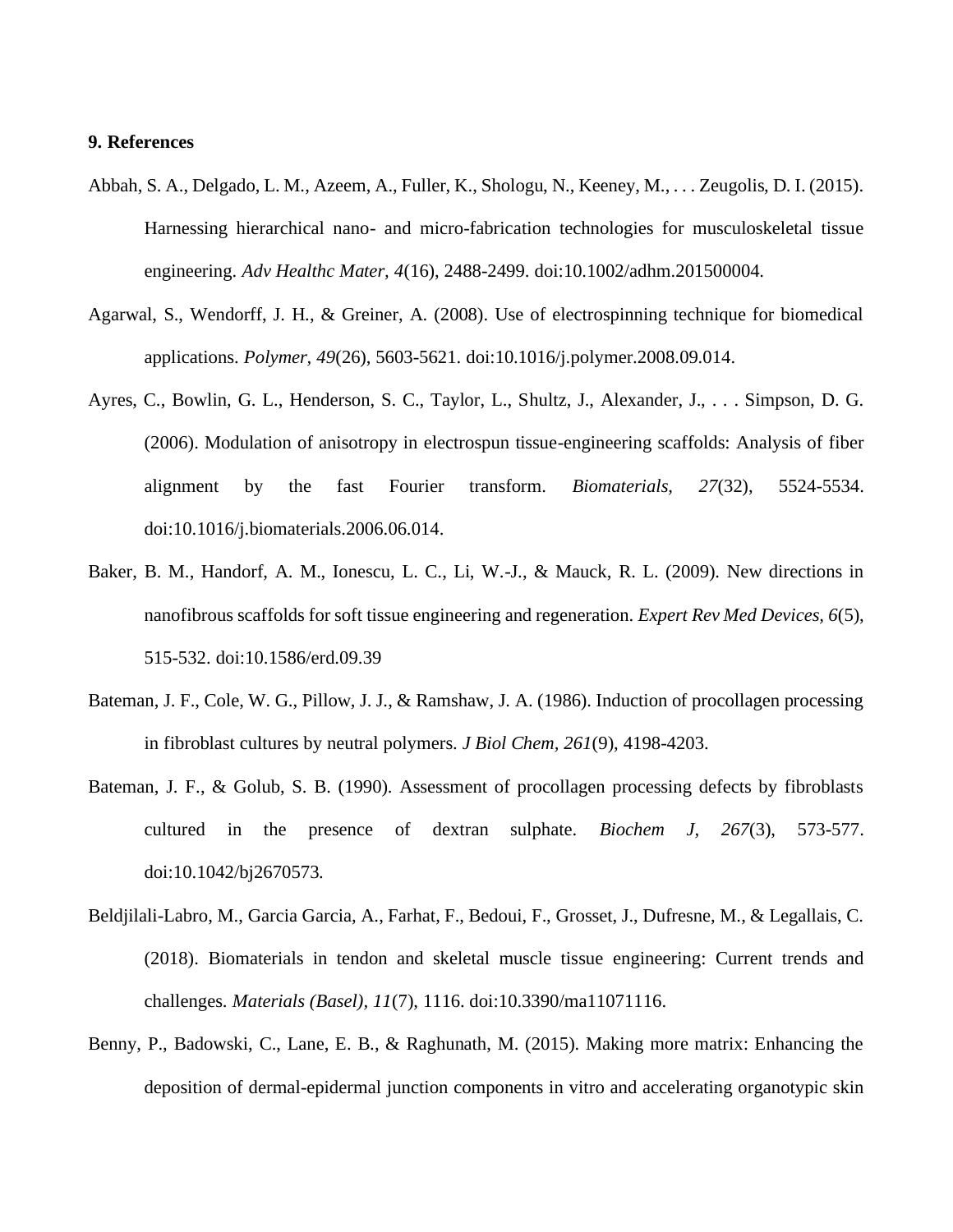culture development, using macromolecular crowding. *Tissue Eng Part A, 21*(1-2), 183-192. doi:10.1089/ten.TEA.2013.0784.

- Benny, P., & Raghunath, M. (2017). Making microenvironments: A look into incorporating macromolecular crowding into in vitro experiments, to generate biomimetic microenvironments which are capable of directing cell function for tissue engineering applications. *J Tissue Eng, 8*, 2041731417730467. doi:10.1177/2041731417730467.
- Birk, D. E., & Mayne, R. (1997). Localization of collagen types I, III and V during tendon development. Changes in collagen types I and III are correlated with changes in fibril diameter. *Eur J Cell Biol, 72*(4), 352-361.
- Bosworth, L. A., Alam, N., Wong, J. K., & Downes, S. (2013). Investigation of 2D and 3D electrospun scaffolds intended for tendon repair. *J Mater Sci: Mater Med, 24*(6), 1605-1614. doi:10.1007/s10856-013-4911-8.
- Braghirolli, D. I., Steffens, D., & Pranke, P. (2014). Electrospinning for regenerative medicine: A review of the main topics. *Drug Discov Today, 19*(6), 743-753. doi:10.1016/j.drudis.2014.03.024.
- Buckley, M., Evans, E., Matuszewski, P., Chen, Y., Satchel, L., Elliott, D., . . . Dodge, G. (2013). Distributions of types I, II and III collagen by region in the human supraspinatus tendon. *Connective tissue res, 54*(6), 374-379. doi:10.3109/03008207.2013.847096.
- Causa, F., Netti, P. A., & Ambrosio, L. (2007). A multi-functional scaffold for tissue regeneration: The need to engineer a tissue analogue. *Biomaterials, 28*(34), 5093-5099. doi:10.1016/j.biomaterials.2007.07.030.
- Chen, C., Loe, F., Blocki, A., Peng, Y., & Raghunath, M. (2011). Applying macromolecular crowding to enhance extracellular matrix deposition and its remodeling in vitro for tissue engineering and cell-based therapies. *Adv Drug Deliv Rev, 63*(4-5), 277-290. doi:10.1016/j.addr.2011.03.003.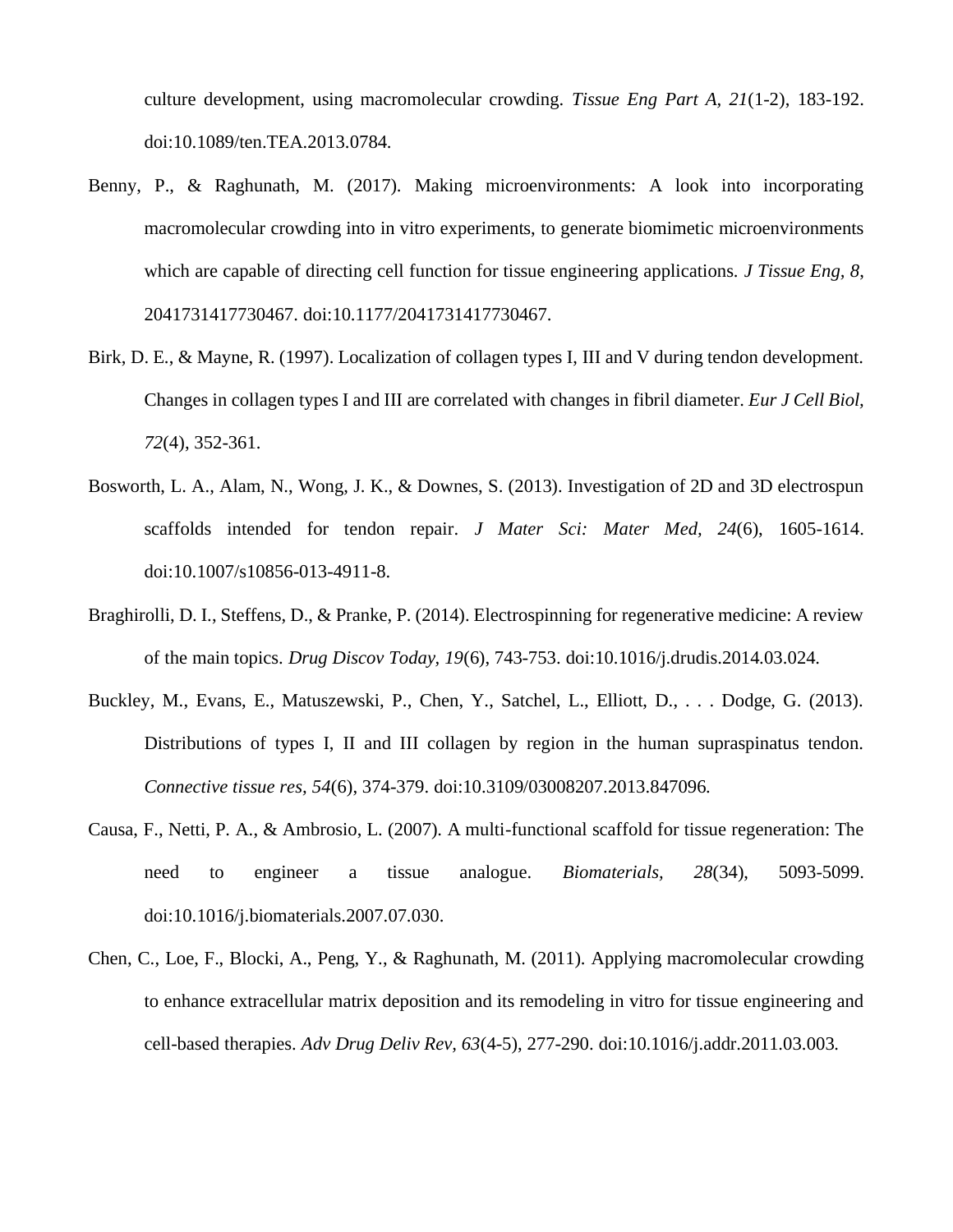- Chen, J., Xu, J., Wang, A., & Zheng, M. (2009). Scaffolds for tendon and ligament repair: Review of the efficacy of commercial products. *Expert Rev Med Devices, 6*(1), 61-73. doi:10.1586/17434440.6.1.61.
- Chevalier, E., Chulia, D., Pouget, C., & Viana, M. (2008). Fabrication of porous substrates: A review of processes using pore forming agents in the biomaterial field. *J Pharm Sci, 97*(3), 1135-1154. doi:10.1002/jps.21059.
- Cigognini, D., Gaspar, D., Kumar, P., Satyam, A., Alagesan, S., Sanz-Nogues, C., . . . Zeugolis, D. I. (2016). Macromolecular crowding meets oxygen tension in human mesenchymal stem cell culture - A step closer to physiologically relevant in vitro organogenesis. *Sci Rep, 6*, 30746. doi:10.1038/srep30746.
- Djalali-Cuevas, A., Garnica-Galvez, S., Rampin, A., Gaspar, D., Skoufos, I., Tzora, A., . . . Zeugolis, D. I. (2019). Preparation and characterization of tissue surrogates rich in extracellular matrix using the principles of macromolecular crowding. *Methods Mol Biol, 1952*, 245-259. doi:10.1007/978- 1-4939-9133-4\_20.
- English, A., Azeem, A., Spanoudes, K., Jones, E., Tripathi, B., Basu, N., . . . Zeugolis, D. I. (2015). Data on in vitro and in vivo cell orientation on substrates with different topographies. *Data in brief, 5*, 379-382. doi:10.1016/j.dib.2015.09.024.
- Erisken, C., Zhang, X., Moffat, K. L., Levine, W. N., & Lu, H. H. (2013). Scaffold fiber diameter regulates human tendon fibroblast growth and differentiation. *Tissue Eng Part A, 19*(3-4), 519- 528. doi:10.1089/ten.tea.2012.0072.
- Fuller, K., Pandit, A., & Zeugolis, D. I. (2014). The multifaceted potential of electro-spinning in regenerative medicine. *Pharm Nanotechnol, 2*(1), 23-34. doi:10.2174/2211738502666140328223829.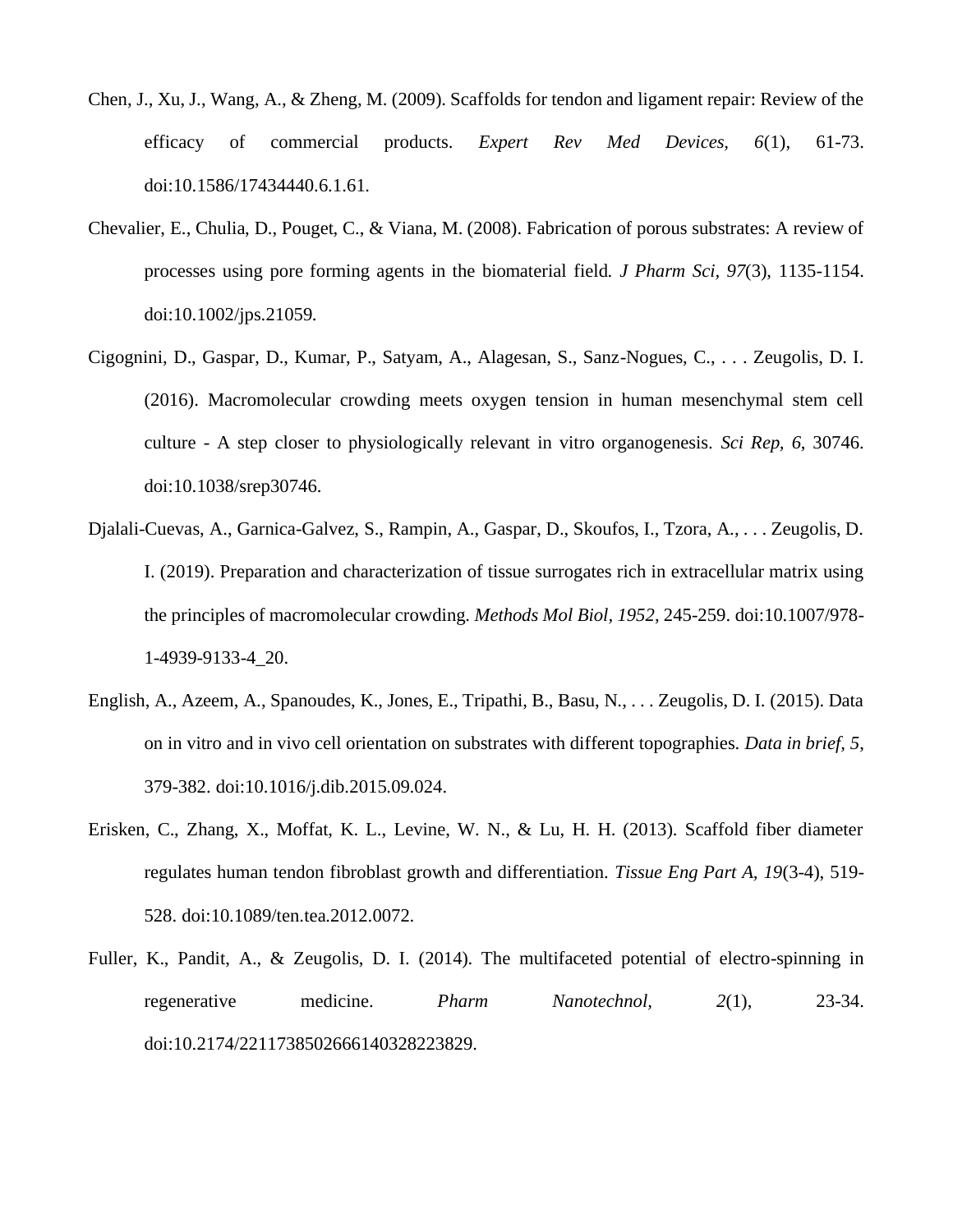- Gaspar, D., Fuller, K. P., & Zeugolis, D. I. (2019). Polydispersity and negative charge are key modulators of extracellular matrix deposition under macromolecular crowding conditions. *Acta Biomater, 88*, 197-210. doi:10.1016/j.actbio.2019.02.050.
- Gaspar, D., Ryan, C. N. M., & Zeugolis, D. I. (2019). Multifactorial bottom-up bioengineering approaches for the development of living tissue substitutes. *Faseb j, 33*(4), 5741-5754. doi:10.1096/fj.201802451R.
- Gaspar, D., Spanoudes, K., Holladay, C., Pandit, A., & Zeugolis, D. I. (2015). Progress in cell-based therapies for tendon repair. *Adv Drug Deliv Rev, 84*, 240-256. doi:10.1016/j.addr.2014.11.023.
- Goldberg, B. (1977). Kinetics of processing of type I and type III procollagens in fibroblast cultures. *Proc Natl Acad Sci U S A, 74*(8), 3322-3325. doi:10.1073/pnas.74.8.3322.
- Hojima, Y., Behta, B., Romanic, A. M., & Prockop, D. J. (1994). Cleavage of type I procollagen by Cand N-proteinases is more rapid if the substrate is aggregated with dextran sulfate or polyethylene glycol. *Anal Biochem, 223*(2), 173-180. doi:10.1006/abio.1994.1569.
- Hollister, S. J. (2005). Porous scaffold design for tissue engineering. *Nat Mater, 4*(7), 518-524. doi:10.1038/nmat1421.
- Huang, Z., Zhang, Y. Z., Kotaki, M., & Ramakrishna, S. (2003). A review on polymer nanofibers by electrospinning and their applications in nanocomposites. *Compos Sci and Technol, 63*(15), 2223- 2253. doi:10.1016/S0266-3538(03)00178-7.
- Jiang, T., Carbone, E. J., Lo, K. W. H., & Laurencin, C. T. (2015). Electrospinning of polymer nanofibers for tissue regeneration. *Prog Pol Sci, 46*, 1-24. doi:10.1016/j.progpolymsci.2014.12.001.
- Kapoor, A., Caporali, E. H. G., Kenis, P. J. A., & Stewart, M. C. (2010). Microtopographically patterned surfaces promote the alignment of tenocytes and extracellular collagen. *Acta Biomat, 6*(7), 2580- 2589. doi:10.1016/j.actbio.2009.12.047.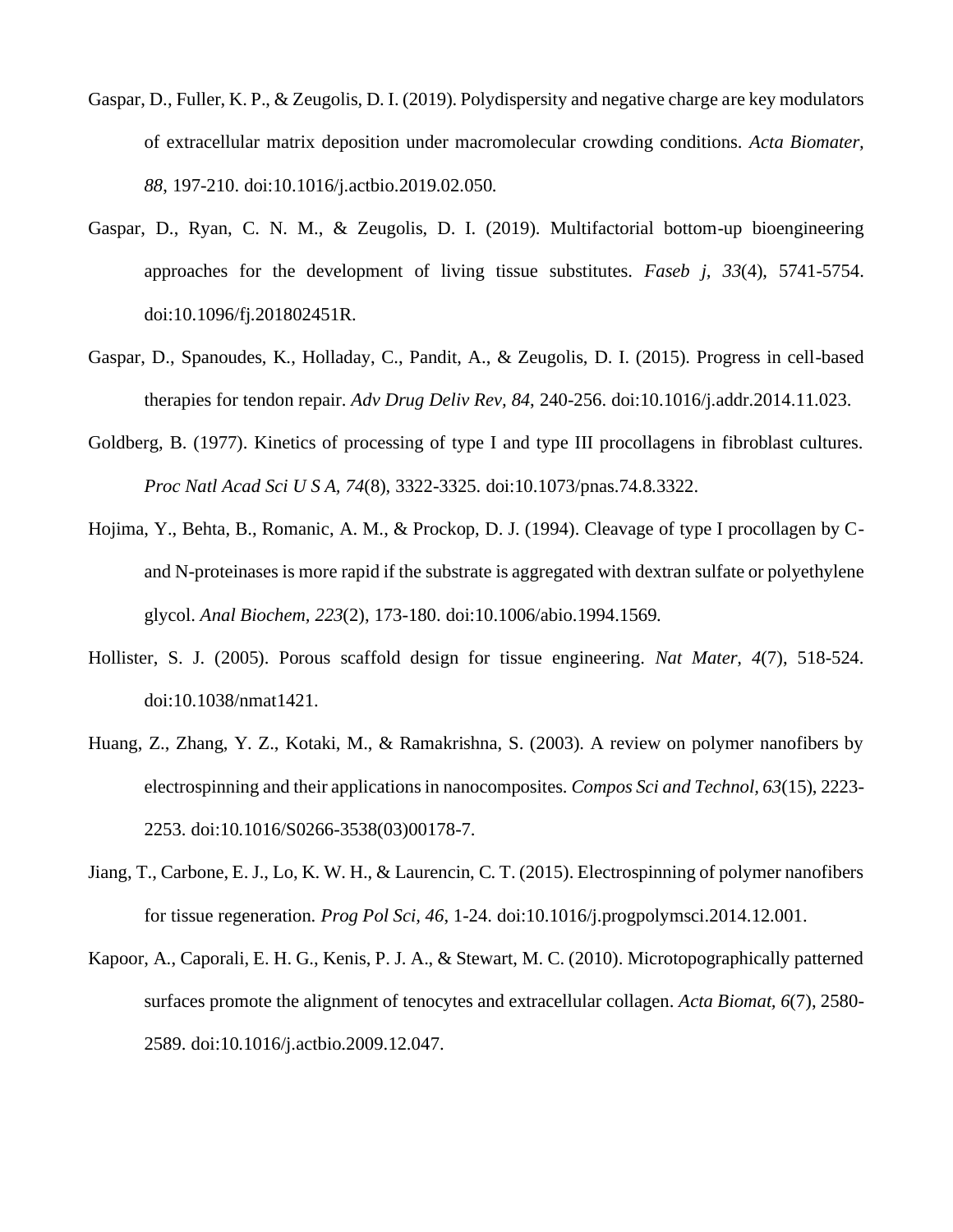- Kew, S. J., Gwynne, J. H., Enea, D., Abu-Rub, M., Pandit, A., Zeugolis, D., . . . Cameron, R. E. (2011). Regeneration and repair of tendon and ligament tissue using collagen fibre biomaterials. *Acta Biomater, 7*(9), 3237-3247. doi:10.1016/j.actbio.2011.06.002.
- Kishore, V., Bullock, W., Sun, X., Van Dyke, W. S., & Akkus, O. (2012). Tenogenic differentiation of human MSCs induced by the topography of electrochemically aligned collagen threads. *Biomaterials, 33*(7), 2137-2144. doi:10.1016/j.biomaterials.2011.11.066.
- Kumar, P., Satyam, A., Fan, X., Collin, E., Rochev, Y., Rodriguez, B. J., . . . Zeugolis, D. I. (2015). Macromolecularly crowded in vitro microenvironments accelerate the production of extracellular matrix-rich supramolecular assemblies. *Sci Rep, 5*, 8729. doi:10.1038/srep08729.
- Kumar, P., Satyam, A., Fan, X., Rochev, Y., Rodriguez, B. J., Gorelov, A., . . . Zeugolis, D. I. (2015). Accelerated development of supramolecular corneal stromal-like assemblies from corneal fibroblasts in the presence of macromolecular crowders. *Tissue Eng Part C, 21*(7), 660-670. doi:10.1089/ten.TEC.2014.0387.
- Lake, S. P., Miller, K. S., Elliott, D. M., & Soslowsky, L. J. (2010). Tensile properties and fiber alignment of human supraspinatus tendon in the transverse direction demonstrate inhomogeneity, nonlinearity, and regional isotropy. *J biomech, 43*(4), 727-732. doi:10.1016/j.jbiomech.2009.10.017.
- Langer, R., & Vacanti, J. P. (1993). Tissue engineering. *Science, 260*(5110), 920-926. doi:10.1126/science.8493529.
- Lareu, R. R., Subramhanya, K. H., Peng, Y., Benny, P., Chen, C., Wang, Z., . . . Raghunath, M. (2007). Collagen matrix deposition is dramatically enhanced in vitro when crowded with charged macromolecules: the biological relevance of the excluded volume effect. *FEBS Lett, 581*(14), 2709-2714. doi:10.1016/j.febslet.2007.05.020.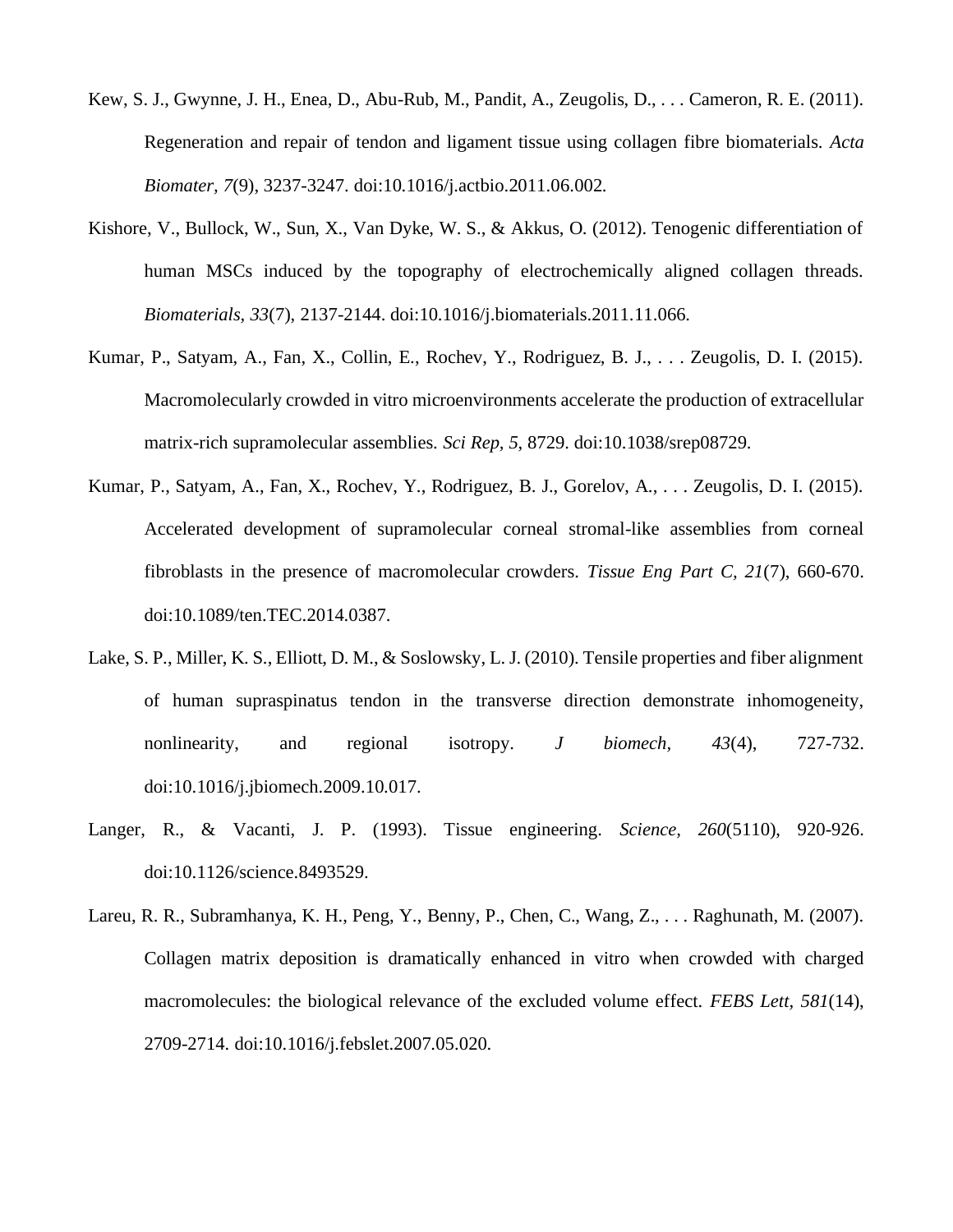- Li, W., Mauck, R. L., Cooper, J. A., Yuan, X., & Tuan, R. S. (2007). Engineering controllable anisotropy in electrospun biodegradable nanofibrous scaffolds for musculoskeletal tissue engineering. *J biomech, 40*(8), 1686-1693. doi:10.1016/j.jbiomech.2006.09.004.
- Lin, J., Zhou, W., Han, S., Bunpetch, V., Zhao, K., Liu, C., . . . Ouyang, H. (2018). Cell-material interactions in tendon tissue engineering. *Acta Biomater, 70*, 1-11. doi:10.1016/j.actbio.2018.01.012.
- Liu, W., Thomopoulos, S., & Xia, Y. (2012). Electrospun nanofibers for regenerative medicine. *Adv Healthc Mater, 1*(1), 10-25. doi:10.1002/adhm.201100021.
- Longo, U., Lamberti, A., Petrillo, S., Maffulli, N., & Denaro, V. (2012). Scaffolds in tendon tissue engineering. *Stem Cells Int, 2012*, 517165-517165. doi:10.1155/2012/517165.
- Lui, P. P., Cheuk, Y. C., Lee, Y. W., & Chan, K. M. (2012). Ectopic chondro-ossification and erroneous extracellular matrix deposition in a tendon window injury model. *J Orthop Res, 30*(1), 37-46. doi:10.1002/jor.21495.
- Majima, T., Yasuda, K., Tsuchida, T., Tanaka, K., Miyakawa, K., Minami, A., & Hayashi, K. (2003). Stress shielding of patellar tendon: Effect on small-diameter collagen fibrils in a rabbit model. *J Orthop Sci, 8*(6), 836-841. doi:10.1007/s00776-003-0707-x.
- Manea, L. R., Hristian, L., Leon, A. L., & Popa, A. (2016). Recent advances of basic materials to obtain electrospun polymeric nanofibers for medical applications. *IOP Conf Ser Mater Sci Eng, 145*, 032006. doi:10.1088/1757-899x/145/3/032006.
- O'Brien, F. J. (2011). Biomaterials & scaffolds for tissue engineering. *Mater Today, 14*(3), 88-95. doi:10.1016/S1369-7021(11)70058-X.
- Omae, H., Zhao, C., Sun, Y. L., An, K. N., & Amadio, P. C. (2009). Multilayer tendon slices seeded with bone marrow stromal cells: A novel composite for tendon engineering. *J Orthop Res, 27*(7), 937- 942. doi:10.1002/jor.20823.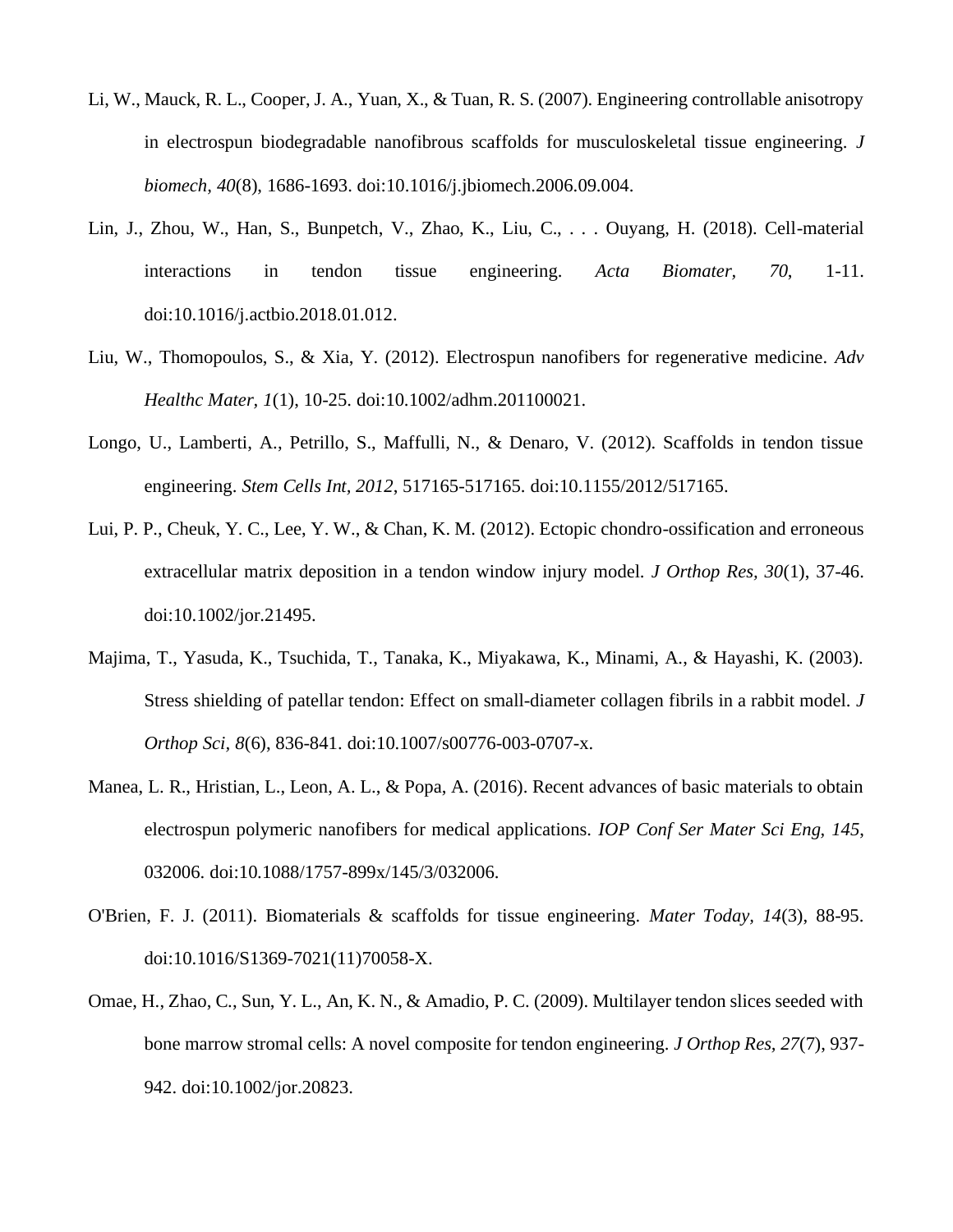- Peltonen, L., Halila, R., & Ryhanen, L. (1985). Enzymes converting procollagens to collagens. *J Cell Biochem, 28*(1), 15-21. doi:10.1002/jcb.240280104.
- Petrou, I. G., Grognuz, A., Hirt-Burri, N., Raffoul, W., & Applegate, L. A. (2014). Cell therapies for tendons: Old cell choice for modern innovation. *Swiss Med Wkly, 144*, w13989. doi:10.4414/smw.2014.13989.
- Ramakrishna, H., Li, T., He, T., Temple, J., King, M. W., & Spagnoli, A. (2019). Tissue engineering a tendon-bone junction with biodegradable braided scaffolds. *Biomater Res, 23*, 11-11. doi:10.1186/s40824-019-0160-3.
- Rashid, R., Lim, N. S., Chee, S. M., Png, S. N., Wohland, T., & Raghunath, M. (2014). Novel use for polyvinylpyrrolidone as a macromolecular crowder for enhanced extracellular matrix deposition and cell proliferation. *Tissue Eng Part C, 20*(12), 994-1002. doi:10.1089/ten.TEC.2013.0733.
- Reverchon, E., Baldino, L., Cardea, S., & De Marco, I. (2012). Biodegradable synthetic scaffolds for tendon regeneration. *Muscles Ligaments Tendons J, 2*(3), 181-186.
- Satyam, A., Kumar, P., Fan, X., Gorelov, A., Rochev, Y., Joshi, L., . . . Zeugolis, D. (2014). Macromolecular crowding meets tissue engineering by self-assembly: A paradigm shift in regenerative medicine. *Adv Mater, 26*(19), 3024-3034. doi:10.1002/adma.201304428.
- Screen, H. l. R. C., Berk, D. E., Kadler, K. E., Ramirez, F., & Young, M. F. (2015). Tendon functional extracellular matrix. *J Orthop Res, 33*(6), 793-799. doi:10.1002/jor.22818.
- Sensini, A., & Cristofolini, L. (2018). Biofabrication of electrospun scaffolds for the regeneration of tendons and ligaments. *Materials (Basel), 11*(10). doi:10.3390/ma11101963.
- Silver, F. H., Kato, Y. P., Ohno, M., & Wasserman, A. J. (1992). Analysis of mammalian connective tissue: Relationship between hierarchical structures and mechanical properties. *J Long Term Eff Med Implants, 2*(2-3), 165-198.
- Smith, S. M., Zhang, G., & Birk, D. E. (2014). Collagen V localizes to pericellular sites during tendon collagen fibrillogenesis. *Matrix Biol, 33*, 47-53. doi:10.1016/j.matbio.2013.08.003.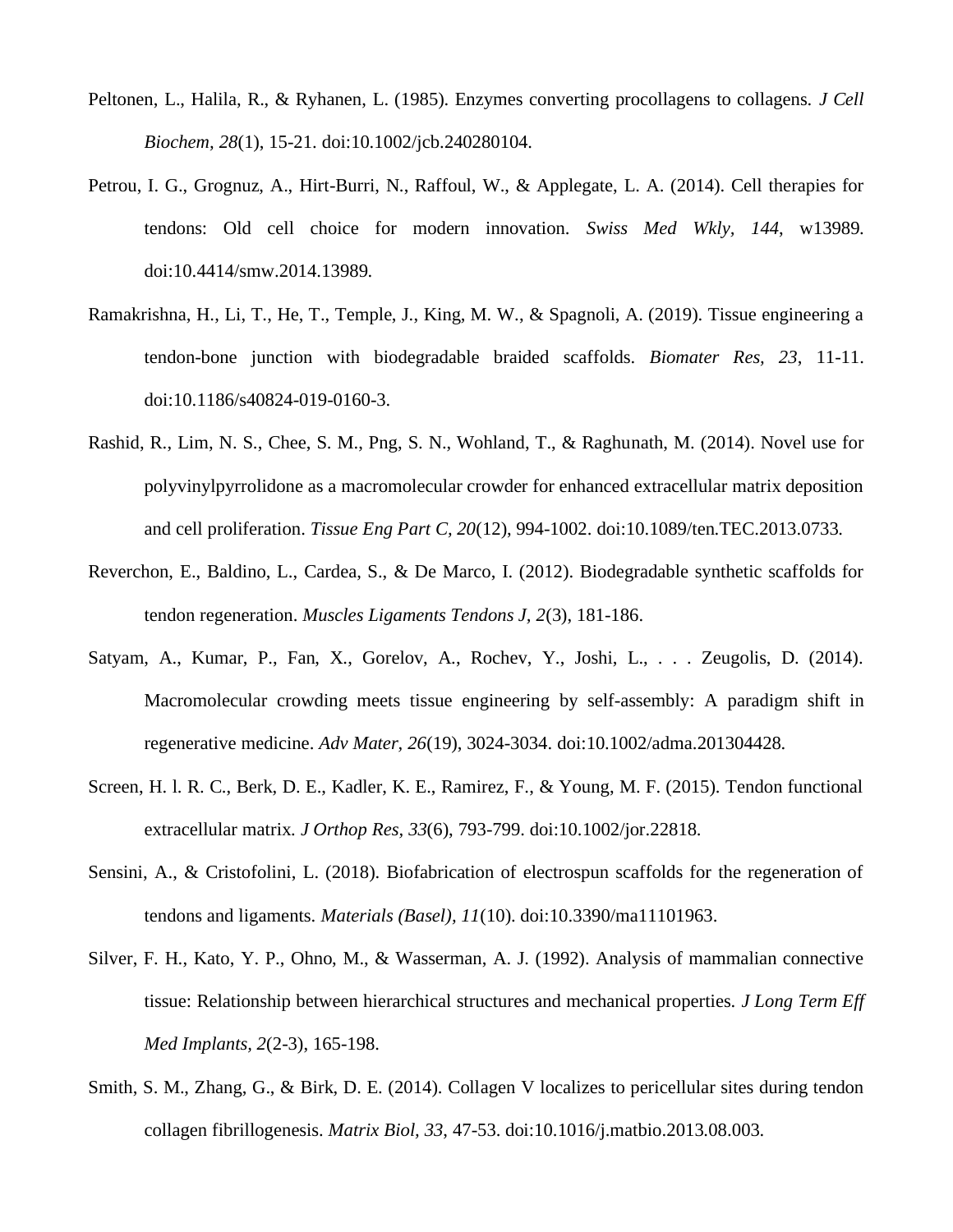- Sorushanova, A., Delgado, L. M., Wu, Z., Shologu, N., Kshirsagar, A., Raghunath, R., . . . Zeugolis, D. I. (2019). The collagen suprafamily: From biosynthesis to advanced biomaterial development. *Adv Mater, 31*(1), e1801651. doi:10.1002/adma.201801651.
- Spanoudes, K., Gaspar, D., Pandit, A., & Zeugolis, D. I. (2014). The biophysical, biochemical, and biological toolbox for tenogenic phenotype maintenance in vitro. *Trends Biotechnol, 32*(9), 474- 482. doi:10.1016/j.tibtech.2014.06.009.
- Stratton, S., Shelke, N. B., Hoshino, K., Rudraiah, S., & Kumbar, S. G. (2016). Bioactive polymeric scaffolds for tissue engineering. *Bioact mater, 1*(2), 93-108. doi:10.1016/j.bioactmat.2016.11.001.
- Subramanian, A., & Schilling, T. F. (2015). Tendon development and musculoskeletal assembly: Emerging roles for the extracellular matrix. *Development, 142*(24), 4191-4204. doi:10.1242/dev.114777.
- Sun, M., Chen, S., Adams, S. M., Florer, J. B., Liu, H., Kao, W. W., . . . Birk, D. E. (2011). Collagen V is a dominant regulator of collagen fibrillogenesis: Dysfunctional regulation of structure and function in a corneal-stroma-specific Col5a1-null mouse model. *J Cell Sci, 124*(Pt 23), 4096- 4105. doi:10.1242/jcs.091363.
- Svensson, R. B., Herchenhan, A., Starborg, T., Larsen, M., Kadler, K. E., Qvortrup, K., & Magnusson, S. P. (2017). Evidence of structurally continuous collagen fibrils in tendons. *Acta Biomater, 50*, 293-301. doi:10.1016/j.actbio.2017.01.006.
- Teo, W. E., & Ramakrishna, S. (2006). A review on electrospinning design and nanofibre assemblies. *Nanotechnology, 17*(14), R89-r106. doi:10.1088/0957-4484/17/14/r01.
- Thomas, V., Donahoe, T., Nyairo, E., Dean, D. R., & Vohra, Y. K. (2011). Electrospinning of Biosyn® based tubular conduits: Structural, morphological, and mechanical characterizations. *Acta Biomater, 7*(5), 2070-2079. doi:10.1016/j.actbio.2011.01.008.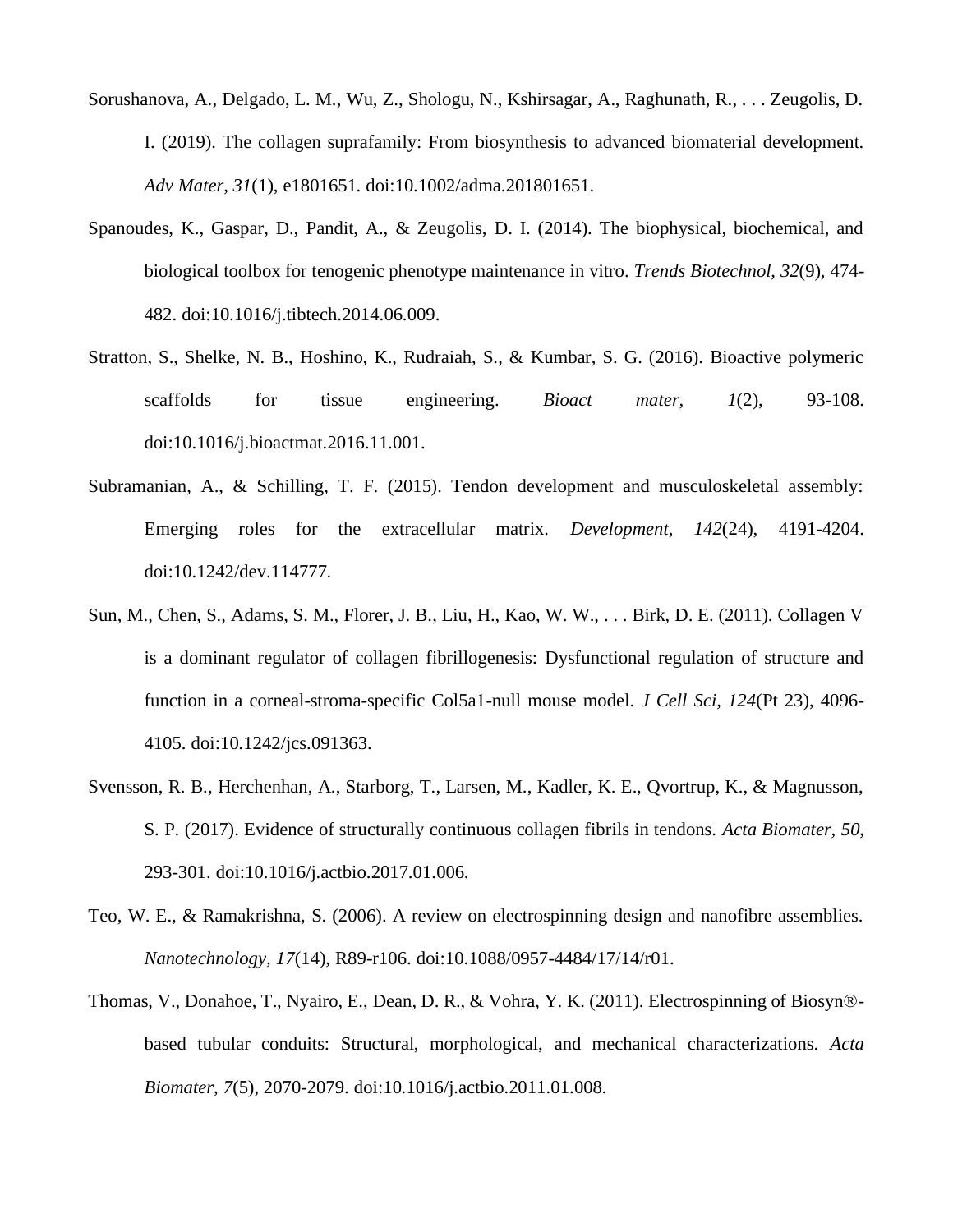- Thomopoulos, S., Marquez, J. P., Weinberger, B., Birman, V., & Genin, G. M. (2006). Collagen fiber orientation at the tendon to bone insertion and its influence on stress concentrations. *Journal of Biomech, 39*(10), 1842-1851. doi:10.1016/j.jbiomech.2005.05.021.
- Tomihata, K., Suzuki, M., & Ikada, Y. (2001). The pH dependence of monofilament sutures on hydrolytic degradation. *J Biomed Mater Res, 58*(5), 511-518. doi:10.1002/jbm.1048.
- Varesano, A., Carletto, R. A., & Mazzuchetti, G. (2009). Experimental investigations on the multi-jet electrospinning process. *J Mater Process Technol, 209*(11), 5178-5185. doi:10.1016/j.jmatprotec.2009.03.003.
- Vermeulen, S., Vasilevich, A., Tsiapalis, D., Roumans, N., Vroemen, P., Beijer, N. R. M., . . . de Boer, J. (2019). Identification of topographical architectures supporting the phenotype of rat tenocytes. *Acta Biomater, 83*, 277-290. doi:10.1016/j.actbio.2018.10.041.
- Wagenhauser, M. U., Pietschmann, M. F., Sievers, B., Docheva, D., Schieker, M., Jansson, V., & Muller, P. E. (2012). Collagen type I and decorin expression in tenocytes depend on the cell isolation method. *BMC Musculoskelet Disord, 13*, 140. doi:10.1186/1471-2474-13-140.
- Walden, G., Liao, X., Donell, S., Raxworthy, M. J., Riley, G. P., & Saeed, A. (2017). A clinical, biological, and biomaterials perspective into tendon injuries and regeneration. *Tissue Eng Part B, 23*(1), 44-58. doi:10.1089/ten.TEB.2016.0181.
- Wang, X., Ding, B., & Li, B. (2013). Biomimetic electrospun nanofibrous structures for tissue engineering. *Mater Today, 16*(6), 229-241. doi:10.1016/j.mattod.2013.06.005.
- Xue, J., Xie, J., Liu, W., & Xia, Y. (2017). Electrospun nanofibers: New concepts, materials, and applications. *Acc Chem Res, 50*(8), 1976-1987. doi:10.1021/acs.accounts.7b00218.
- Yang, L., van der Werf, K. O., Fitie, C. F., Bennink, M. L., Dijkstra, P. J., & Feijen, J. (2008). Mechanical properties of native and cross-linked type I collagen fibrils. *Biophys J, 94*(6), 2204-2211. doi:10.1529/biophysj.107.111013.